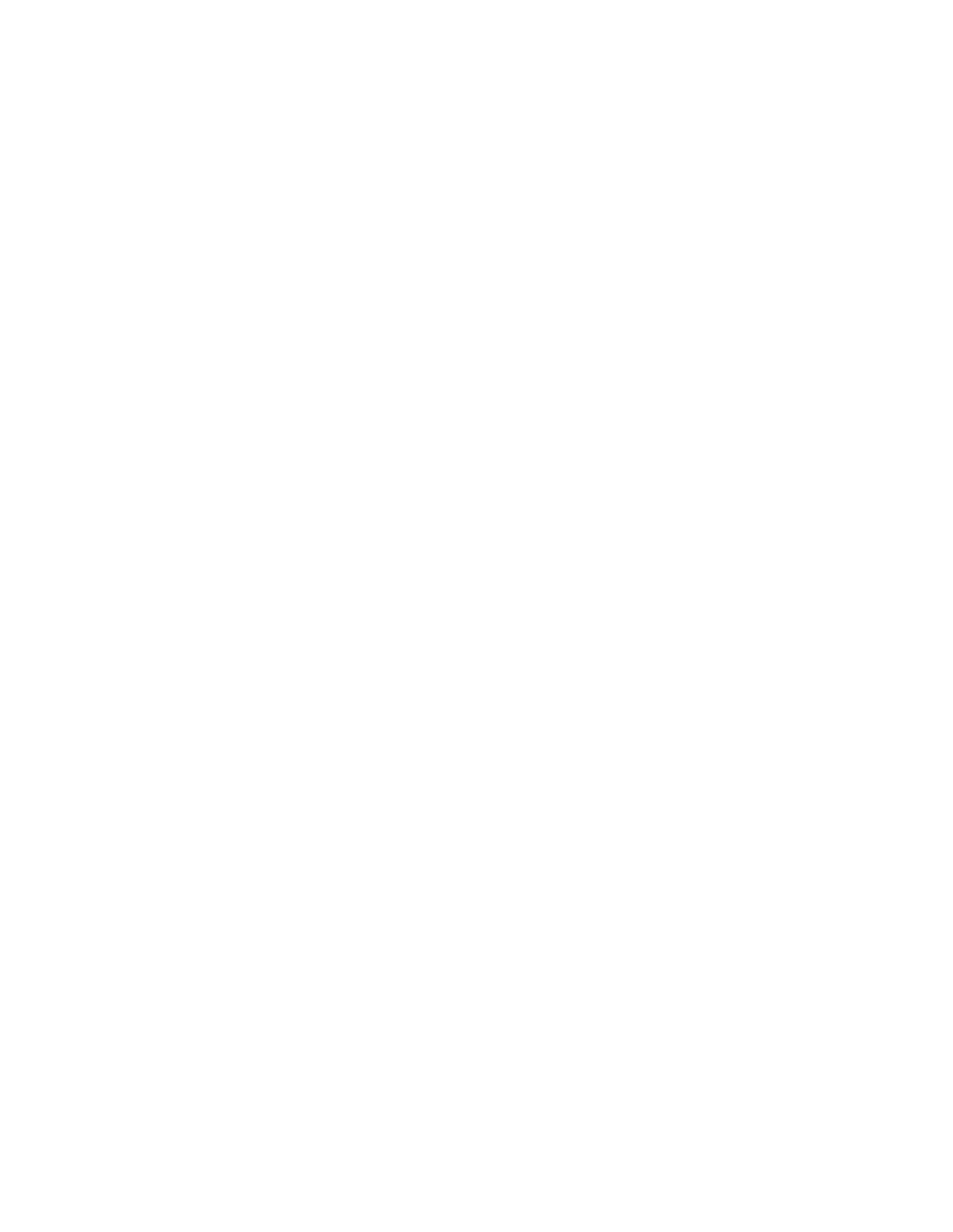#### **PREFACE**

The *Greenways Plan* was made possible through the work of a Steering Committee, appointed by Council to represent a broad cross section of the community. The committee made a generous contribution of time and ideas to the planning process. Members included:

> John Farquharson, Chair **Kevin Milos** Kevin Milos Katia Gauvin **Bill Munn** Jude Isabella **Karl Sturmanis** Karl Sturmanis Peggy Magee **Donna Wong**

Councillor Denise Savoie worked diligently along side the Steering Committee in preparation of the Greenways Plan.

Working in coordination with the Steering Committee, an interdepartmental group of staff provided technical expertise to support the development of the Greenways Plan.

The *Greenways Plan* is published by Council to provide a policy framework for the development of a Greenways system throughout the City of Victoria.

Your ideas and comments on the Plan and suggestions for improvements are always most welcome. With the benefit of continued discussion and feedback, the Plan will have the best possible opportunity for successful implementation.

Proposed Greenways have been identified on City-owned land, private land, and senior government land. Although the City cannot develop Greenways on land it does not own, as opportunities for land or right-of-way acquisition are made available, the City will attempt to secure proposed Greenway routes to ensure the Greenways system can be achieved over the long term.

**SIGNED**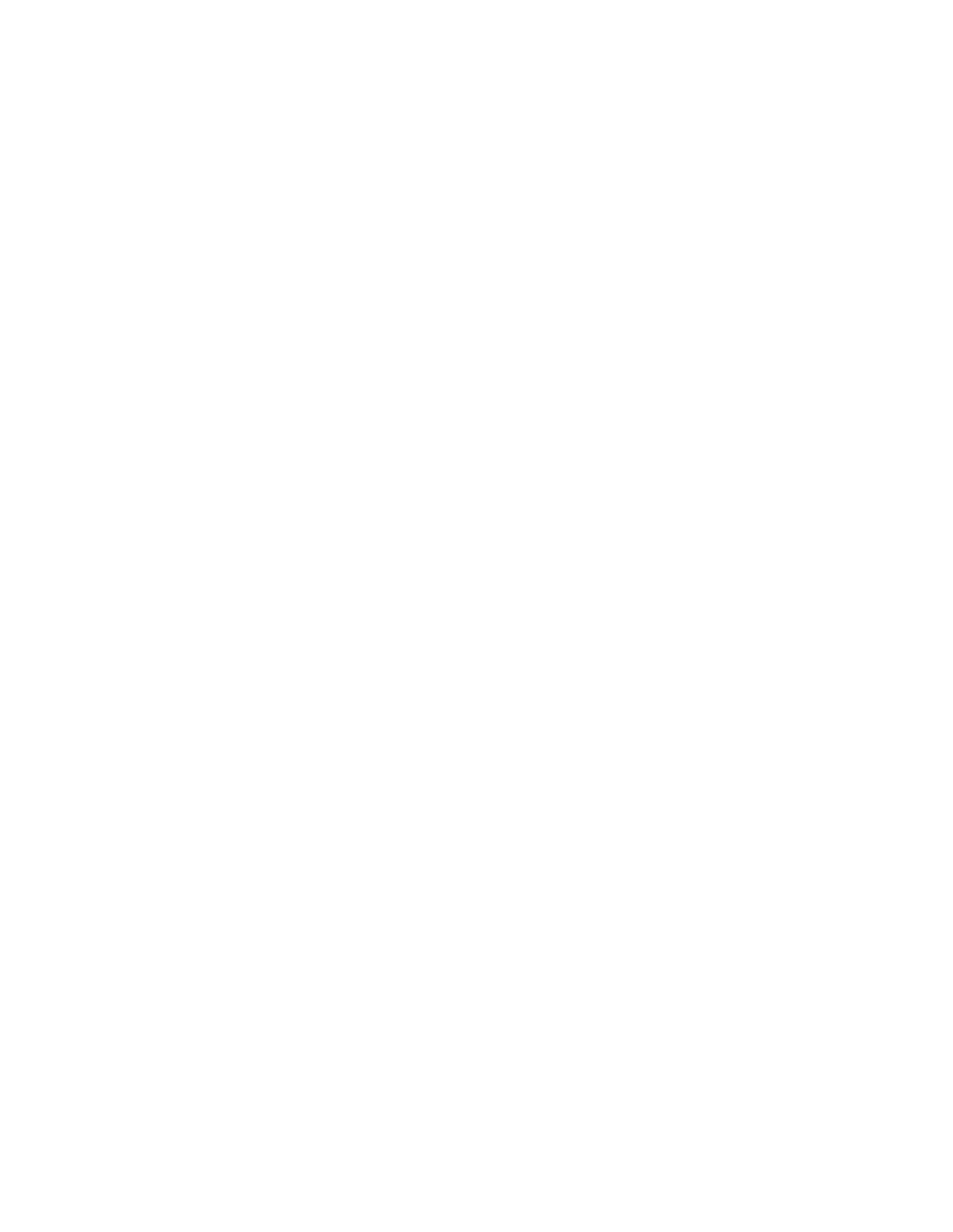# **TABLE OF CONTENTS**

| А.<br>В.<br>C.<br>D.                                      | THREE CATEGORIES OF GREENWAYS AND PEOPLE-FRIENDLY STANDARDS FOR ALL STREETS: 1     |  |
|-----------------------------------------------------------|------------------------------------------------------------------------------------|--|
| 1.0                                                       |                                                                                    |  |
| 1.1<br>1.2                                                |                                                                                    |  |
| 2.0                                                       |                                                                                    |  |
| 3.0                                                       |                                                                                    |  |
| 3.1<br>3.1.1<br>3.1.2<br>3.1.3<br>3.1.4<br>3.1.5<br>3.1.6 |                                                                                    |  |
| 4.0                                                       |                                                                                    |  |
| 5.0                                                       |                                                                                    |  |
| 6.0                                                       |                                                                                    |  |
| 6.1                                                       |                                                                                    |  |
| 7.0                                                       | THREE CATEGORIES OF GREENWAYS AND PEOPLE FRIENDLY STANDARDS FOR ALL STREETS  9     |  |
| 7.1<br>7.2<br>7.3                                         |                                                                                    |  |
| 8.0                                                       | GETTING GREENWAYS ON THE GROUND: GENERAL IMPLEMENTATION STRATEGIES  13             |  |
| 9.0                                                       | GETTING GREENWAYS ON THE GROUND: PRIORITIZATION AND STRATEGIES FOR MAKING PHYSICAL |  |
| 9.1                                                       |                                                                                    |  |
| 10.0                                                      | GETTING GREENWAYS ON THE GROUND: NEIGHBOURHOOD GREENWAY INITIATIVES 23             |  |
| 10.1<br>10.2<br>10.3<br>10.4<br>10.5<br>10.6<br>10.7      | STREETS AND TRAFFIC BYLAW # 92-84 (SECTION 84) AND STREET STEWARDSHIP 23           |  |
| 11.0                                                      |                                                                                    |  |
| 11.1<br>11.2<br>11.3<br>11.4                              |                                                                                    |  |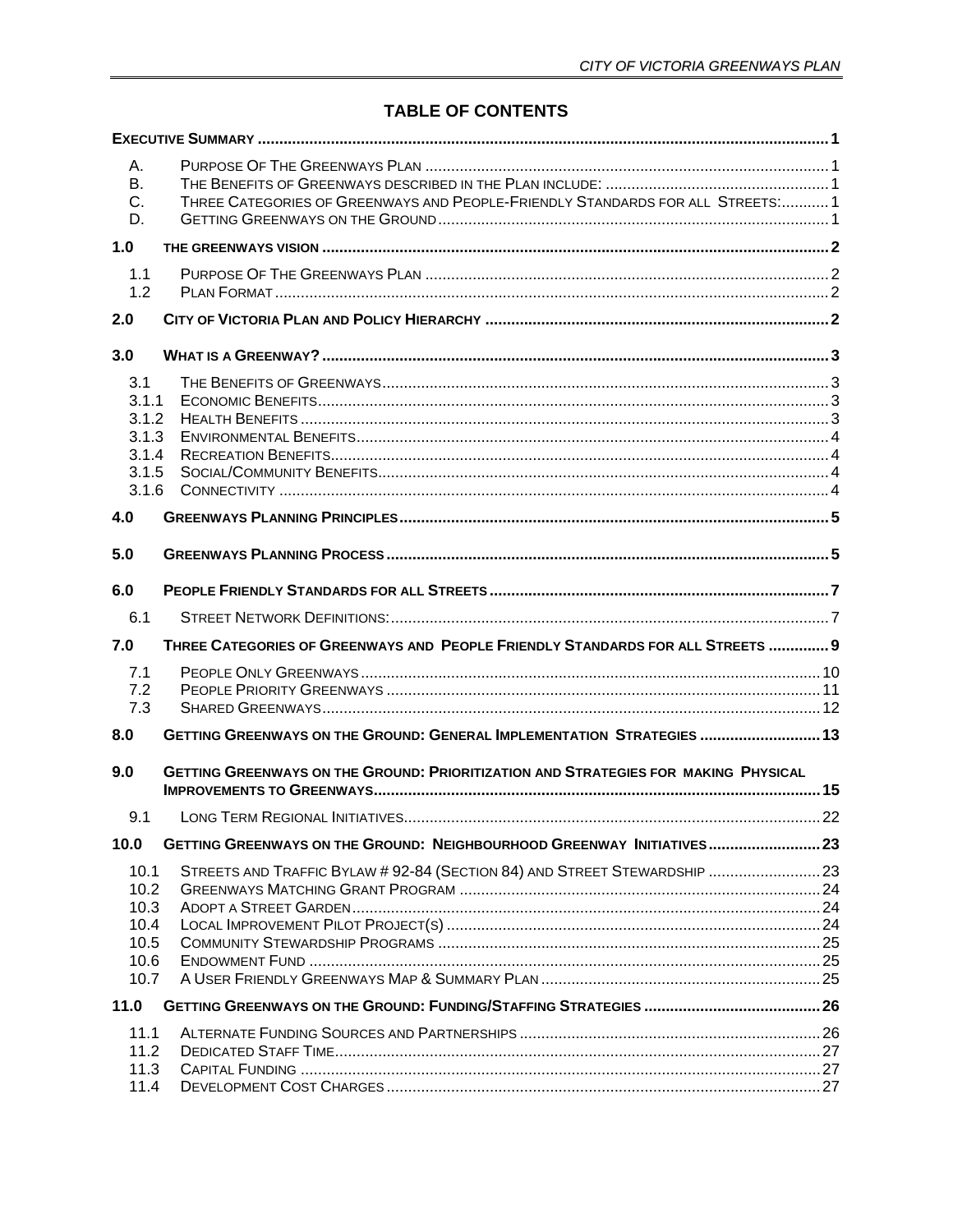# **TABLES**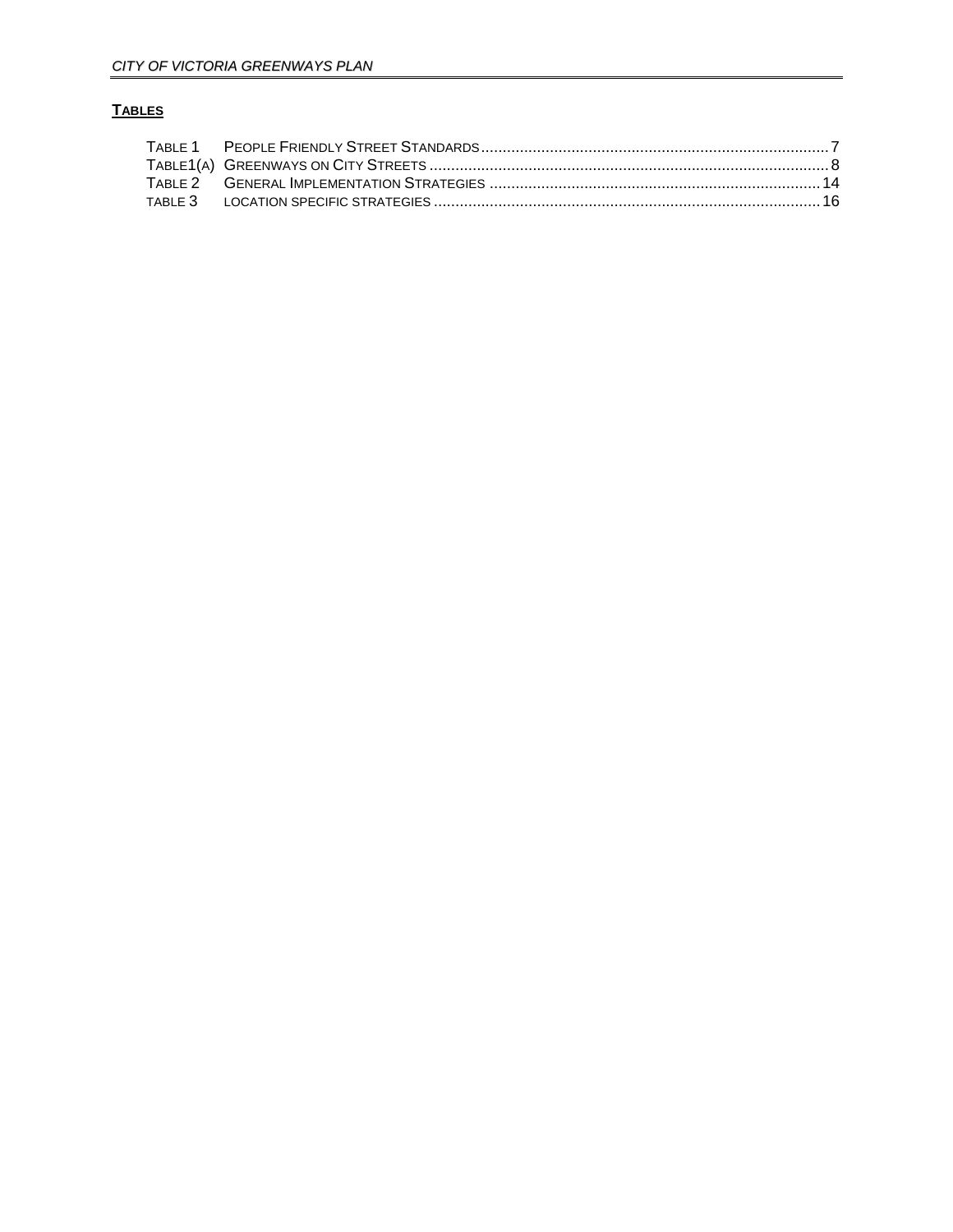# <span id="page-6-0"></span>**EXECUTIVE SUMMARY**

#### **A. PURPOSE OF THE GREENWAYS PLAN**

The purpose of the *City of Victoria Greenways Plan* is to provide a policy framework and a series of strategies that will establish a Greenway system throughout the City of Victoria. This is a long-term plan that will be implemented over the next 50 years.

The goal of the *City of Victoria Greenways Plan* is threefold:

- to establish a human-powered \* transportation network
- to restore native, aquatic and cultural habitats
- to provide opportunities for recreation
- **\*** except battery operated wheel chairs and assistive technologies

#### **B. THE BENEFITS OF GREENWAYS DESCRIBED IN THE PLAN INCLUDE:**

- Economic Benefits
- Health Benefits
- Environmental Benefits
- Recreational Benefits
- Social/Community Benefits
- Connectivity

#### **C. THREE CATEGORIES OF GREENWAYS AND PEOPLE-FRIENDLY STANDARDS FOR ALL STREETS:**

• People Only Greenways

Designed for pedestrians, bicycles and other non-motorized rolling traffic. No vehicular traffic is permitted except emergency or maintenance vehicles.

• People Priority Greenways

Designed for pedestrians, bicycles and other non-motorized rolling traffic, and motorized vehicles. This type of Greenway will occur on streets classified as secondary collectors and local. Traffic calming measures will be implemented.

• Shared Greenways

Designed for pedestrians, bicycles and other non-motorized rolling traffic, and motorized vehicles. This type of Greenway will occur on streets that are classified as primary and secondary arterials and primary collectors.

#### **D. GETTING GREENWAYS ON THE GROUND**

Upon adoption, the *Greenways Plan* will become part of the City of Victoria's regulatory framework. The implementation of the plan requires a staff position dedicated to developing long-term strategies and policies, as well as securing alternate resources to ensure the development of the plan.

Neighbourhoods play an important role in the development of Greenways. The City will form partnerships with neighbourhood groups to develop Greenways. City programs include a Greenways Matching Grant Program, where the City will match funding raised by community groups for the construction or enhancement of a Greenway. Other neighbourhood Greenway programs include Local Improvement Pilot Projects, Community Stewardship Programs and an Adopt a Street Garden program.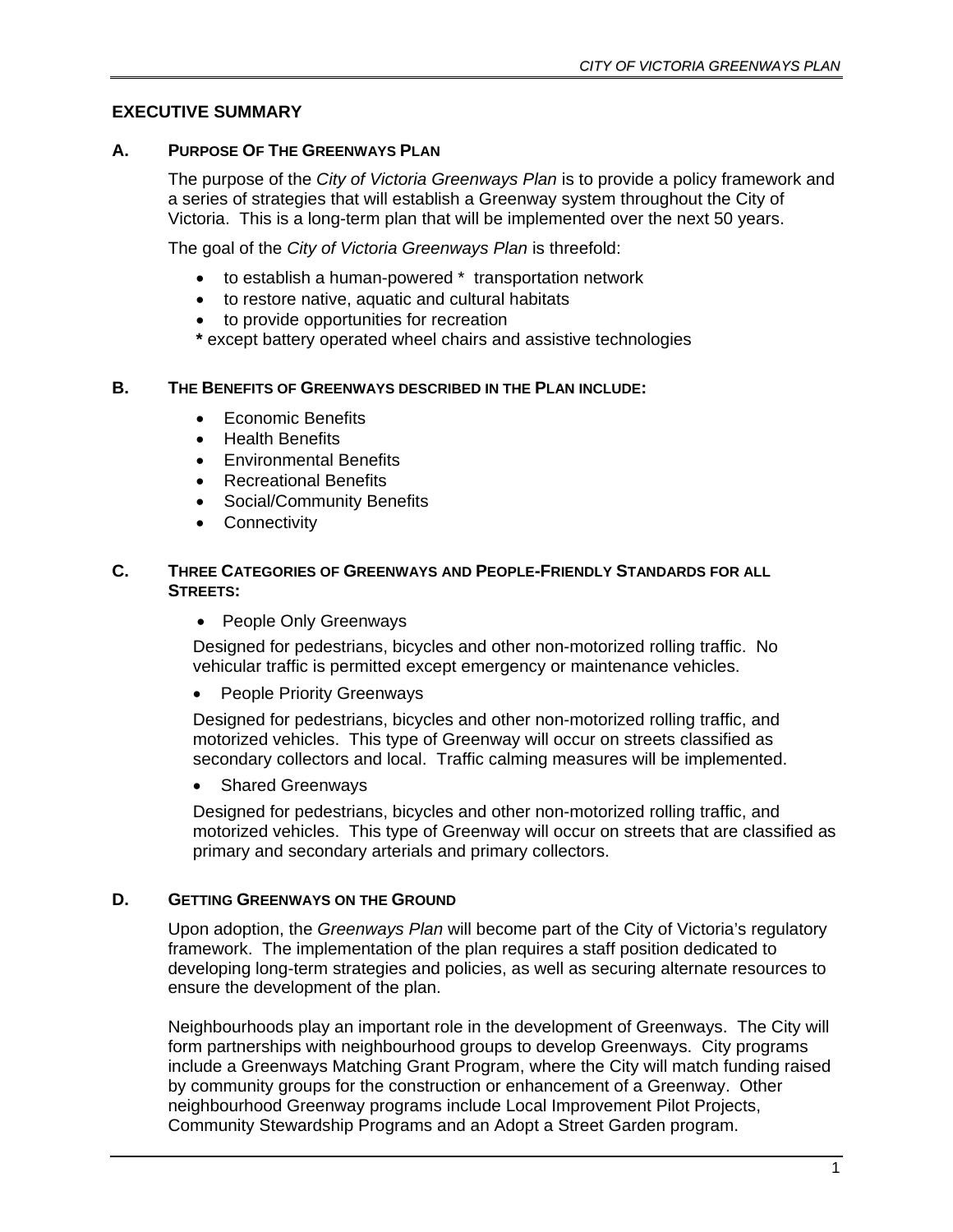# <span id="page-7-0"></span>**1.0 THE GREENWAYS VISION**

The urban Greenways of Victoria will be established to provide a superb, human-scaled, people-friendly environment so that pedestrians, cyclists and other non-motorized\* users will be rewarded with a safe, enjoyable and engaging experience as they use Greenways. Greenways will be developed primarily on City streets that also accommodate motorized vehicles. However, on people only Greenways, motorized vehicle traffic will not be permitted.

Greenways will provide opportunities for recreation and for users to experience natural, aquatic and cultural habitats within an urban setting.

Greenways will provide links between special destinations such as schools, parks, commercial centres, recreation centres and other common destinations. These links will form an easily accessible web so individuals will be encouraged to walk, bicycle, or use some other form of non-motorized\* transportation where ever they are going.

# **1.1 PURPOSE OF THE GREENWAYS PLAN**

The purpose of the City of Victoria Greenways Plan is to provide a policy framework and a series of strategies that will establish a Greenway system throughout the City of Victoria. This is a long-term plan that will be implemented over the next 50 years.

The goal of the *City of Victoria Greenways Plan* is threefold:

- to establish a human-powered \* transportation network
- to restore native, aquatic and cultural habitats
- to provide opportunities for recreation
- **\*** except battery operated wheel chairs and assistive technologies

# **1.2 PLAN FORMAT**

The *Greenways Plan* is organized into eleven sections. Sections 1.0 through 5.0 of the plan explain the importance of Greenways to the City of Victoria, and identify the process and principles that were followed throughout the Greenways planning process. Sections 6.0 through 11.0 of the plan explain the different categories of Greenways, ranging from shared transportation mode Greenways, to people-only Greenways. Greenway priorities are established, and strategies to implement the plan are identified. Issues such as neighbourhood initiatives, funding and general implementation strategies are outlined towards the end of the plan. The *Greenways Plan* will work in conjunction with neighbourhood plans and the *City of Victoria Official Community Plan*, to implement a Greenways system that will benefit the City as a whole.

A map identifying and categorizing the Greenways system accompanies and complements this plan. The map provides a visual presentation of Victoria's comprehensive Greenways system.

# **2.0 CITY OF VICTORIA PLAN AND POLICY HIERARCHY**

This document forms the basis for urban planning policies and guidelines for the development of a Greenways system in the City of Victoria. Over time, neighbourhood plans will be amended to include the policies and routes contained in this plan. Where there is a discrepancy between this plan and earlier neighbourhood plans, this plan takes precedence. However, where a neighbourhood or precinct plan contains policies or objectives related to public pathways and mid-block walkways (e.g. *North Park*, *Downtown*, *Harris Green*, *Policy Plan and Design Guidelines for the Songhees Area of Victoria West*) not contemplated in the *Greenways Plan*, the objective of the neighbourhood plan remains valid.

The *City of Victoria Official Community Plan* (1995) will be amended to reflect the strategies and policies of the *Greenways Plan* upon final adoption by Council.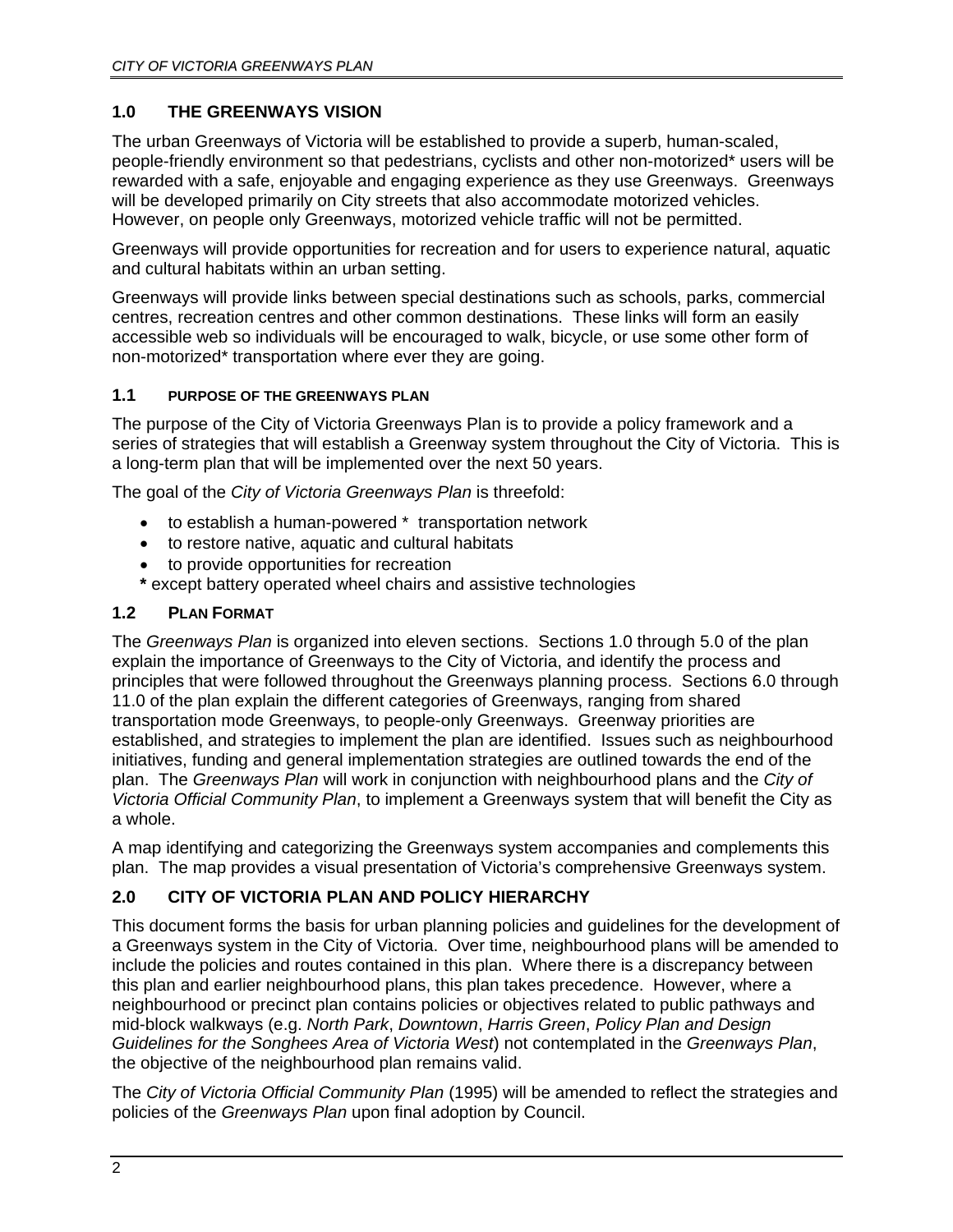# <span id="page-8-0"></span>**3.0 WHAT IS A GREENWAY?**

In the City of Victoria, Greenways are defined within an urban context.

Typically, Greenways will be established on City streets that also accommodate motorized vehicles. However, on these streets a superb, human-scaled, people-friendly environment will be provided so that pedestrians, cyclists and other non-motorized users will be rewarded with a safe, enjoyable and engaging experience as they use the Greenway. On some Greenways, particularly around the harbour, motor vehicle traffic is not permitted.

Greenways can provide a link between special destinations such as schools, parks, commercial centres, recreation centres or any other location where people often go. However, because there are so many destinations that people like to visit in the City, it is more important to establish an easily accessible web of Greenways than to link just a few specific places. This way, individuals will be encouraged to walk, bicycle or use some other form of non-motorized transportation wherever they are going.

Greenways also provide opportunities for recreation and for people to experience natural, aquatic and cultural habitats within an urban setting.

# **3.1 THE BENEFITS OF GREENWAYS**

#### **3.1.1 ECONOMIC BENEFITS**

- The presence of parks and Greenways can increase the value of nearby properties. People view Greenway systems as a community amenity, and often place a high value on living in close proximity to these urban corridors.
- Victoria is an established tourist destination. A Greenways system will enable tourists to access a variety of destinations throughout the City. The Greenways system could become a legacy, attracting tourists and providing them with safe, enjoyable pedestrian and cycling corridors.
- Business owners want to locate in locations where there is good pedestrian access. Canadian Federation of Independent Business research shows that of 859 business owners surveyed in British Columbia, 44% indicated that a pleasant natural setting and good parks are positive community attributes that affect the health of their business. *[www.cfib.ca](http://www.cfib.ca/)*

#### **3.1.2 HEALTH BENEFITS**

- *For the individual, the health benefits of Greenways are significant. Canada is facing an epidemic of obesity that could overwhelm the health care system. The opportunity to exercise is beneficial not only from enhancing the individual's sense of well-being but also to prevent heart disease, type II diabetes, and even cancer. Greenways increase the opportunity to engage in such meaningful activity.* (Dr. Richard Stanwick, Chief Medical Health Officer, Vancouver Island)
- *For the community, Greenways can contribute to improving the overall health status of the community. The collective benefit of individual increased fitness is further augmented by having a superior living environment as well as likely increasing social connectivity and sense of community.* (Dr. Richard Stanwick, Chief Medical Health Officer, Vancouver Island)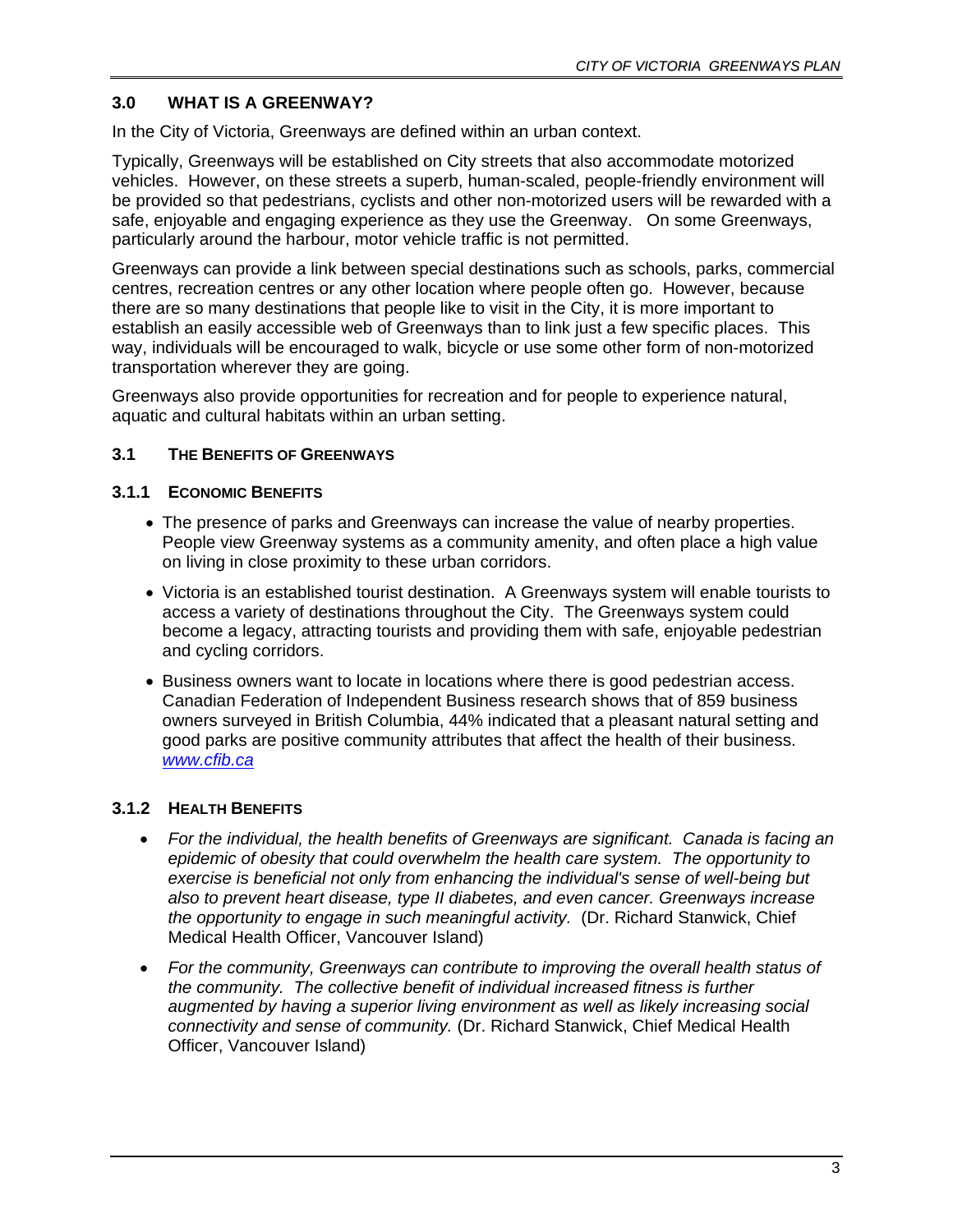#### <span id="page-9-0"></span>**3.1.3 ENVIRONMENTAL BENEFITS**

- Greenways can provide increased opportunity for alternative modes of transportation. A direct result of increased alternative transportation is a reduction of motorized vehicles on City roads.
- Fewer motorized vehicles will introduce several environmental benefits, including:
	- **Reduced fuel consumption.** Short vehicle trips, which have very poor fuel economy, could be replaced with alternative modes of transportation. This would help reduce the use of non-renewable fossil fuels.
	- **Reduced air pollution.** By encouraging alternative transportation on the City's Greenways, fewer motorized vehicles will mean reduced air pollution and a reduction in the emission of greenhouse gases. Improved local air quality would provide health benefits in terms of respiratory health.
	- **Lower noise levels.** If fewer motorized vehicles are on City roads, the citizens may experience a reduction in noise pollution.

By preserving open space and natural vegetation throughout the Greenway system, wildlife habitat and corridors may be preserved, and vegetation would act as a natural air filter, taking carbon dioxide out of the air and adding increased oxygen to our environment.

# **3.1.4 RECREATION BENEFITS**

- Many citizens and visitors to Victoria value outdoor recreation. Activities such as cycling, walking, running, skate boarding and rollerblading to name a few, could be accommodated on the Greenways system.
- The Greenways system will provide a pleasurable, green urban system for people to enjoy.

# **3.1.5 SOCIAL/COMMUNITY BENEFITS**

- Greenways can provide common meeting areas to talk, rest and develop closer ties with neighbours.
- Greenways can provide common areas to participate in special events (block party, picnics, informal sports, seasonal celebrations (solstice, equinox).
- Greenways can encourage neighbours to be involved in maintenance of their local section of a Greenway and can encourage more neighbour co-operation and sense of community.

#### **3.1.6 CONNECTIVITY**

The City of Victoria recognizes that it is a major employment and service centre for the region. In developing the *Greenways Plan*, accessibility to the City core was given strong consideration. The plan was developed in a way that maximizes regional connections such as the Galloping Goose Trail and connections to the regional parks system. Attempts were also made to provide connections to greenways and pedestrian and cycling trails in adjacent municipalities.

Greenway links to public transit are very important. These links would make transit more accessible and more inviting to the public. By connecting transit and Greenways, reliance on the automobile could be reduced. Partnerships between BC Transit and the City should be explored. Where Greenways have been identified as paralleling transit routes, there may be opportunities to review transit stops, shelters, and other amenities to emphasize the Greenway. Greenway links may also be used to connect transit service to major facilities or destinations.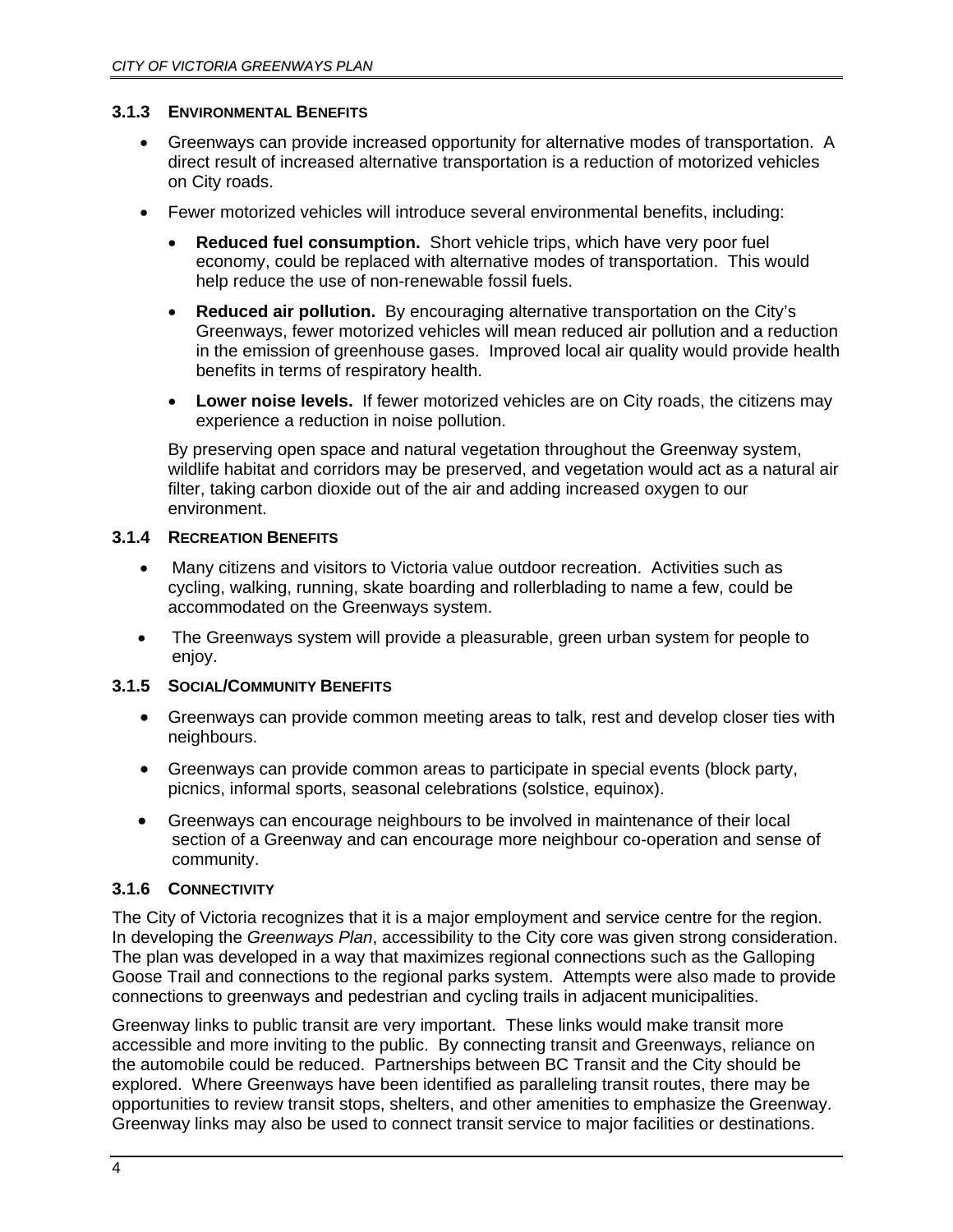# <span id="page-10-0"></span>**4.0 GREENWAYS PLANNING PRINCIPLES**

The following principles were used by the Greenways Steering Committee in establishing the policies, strategies and routes that are contained in this plan. These principles shall continue to be used to guide the implementation of the plan.

The principles were developed based on the results of the community consultation phase, which is outlined in the next section as well as on existing City of Victoria policy documents.

- 1. Promote connectivity by developing the Greenways arterial grid, as shown on the Greenways Map that forms part of this document, first.
- 2. Distribute Greenways equitably throughout all neighbourhoods.
- 3. Provide for multi-modality (e.g. accommodate pedestrians, bikes and other non-motorized rolling traffic\*) except where overriding ecological, topographical or space constraints exist.
- 4. Establish and secure Greenways infrastructure and funding to ensure a lasting legacy for future generations.
- 5. Prioritize the allocation of resources on the basis of:
	- 1<sup>st</sup> protect existing Greenways
	- $2<sup>nd</sup>$  take advantage of unique acquisition opportunities
	- $3<sup>rd</sup>$  fill gaps in the existing Greenways network
	- 4<sup>th</sup> enhance existing Greenways
- 6. Design routes that:
	- promote personal and public safety (use *Crime Prevention Through Environmental Design* principles)
	- do not impede emergency access
	- are interesting, engaging and enticing to the public (e.g. incorporate design elements such as public art, interpretive signage, landscaping, native plantings, large canopied trees, rest stops)
	- minimize conflict between pedestrians and rolling traffic
	- limit vehicular traffic to an amount and speed that is appropriate to the type of Greenway
- 7. Maximize all opportunities for education and participation in Greenways (e.g. promote benefits and use of Greenways and encourage stewardship)

# **5.0 GREENWAYS PLANNING PROCESS**

On December 14, 2000, Council resolved, "That the City of Victoria develop a *Greenways Plan*  in consultation with the community associations and other stakeholders through the establishment of a task force. The long-term goal is for every neighbourhood to have a *Greenways Plan* that can be incorporated into the *Official Community Plan*."

In January 2001, Council included the Greenways Planning Project in the Planning Division's work program contingent on the receipt of funds from the Provincial Capital Commission (PCC).

In October of 2001, the City received notice from the PCC that we had been awarded a grant of \$15,000 to undertake a Greenways planning process.

In January 2002, a community meeting was held regarding the initiation of the Greenways Planning Process. The meeting attracted approximately 25 participants from a variety of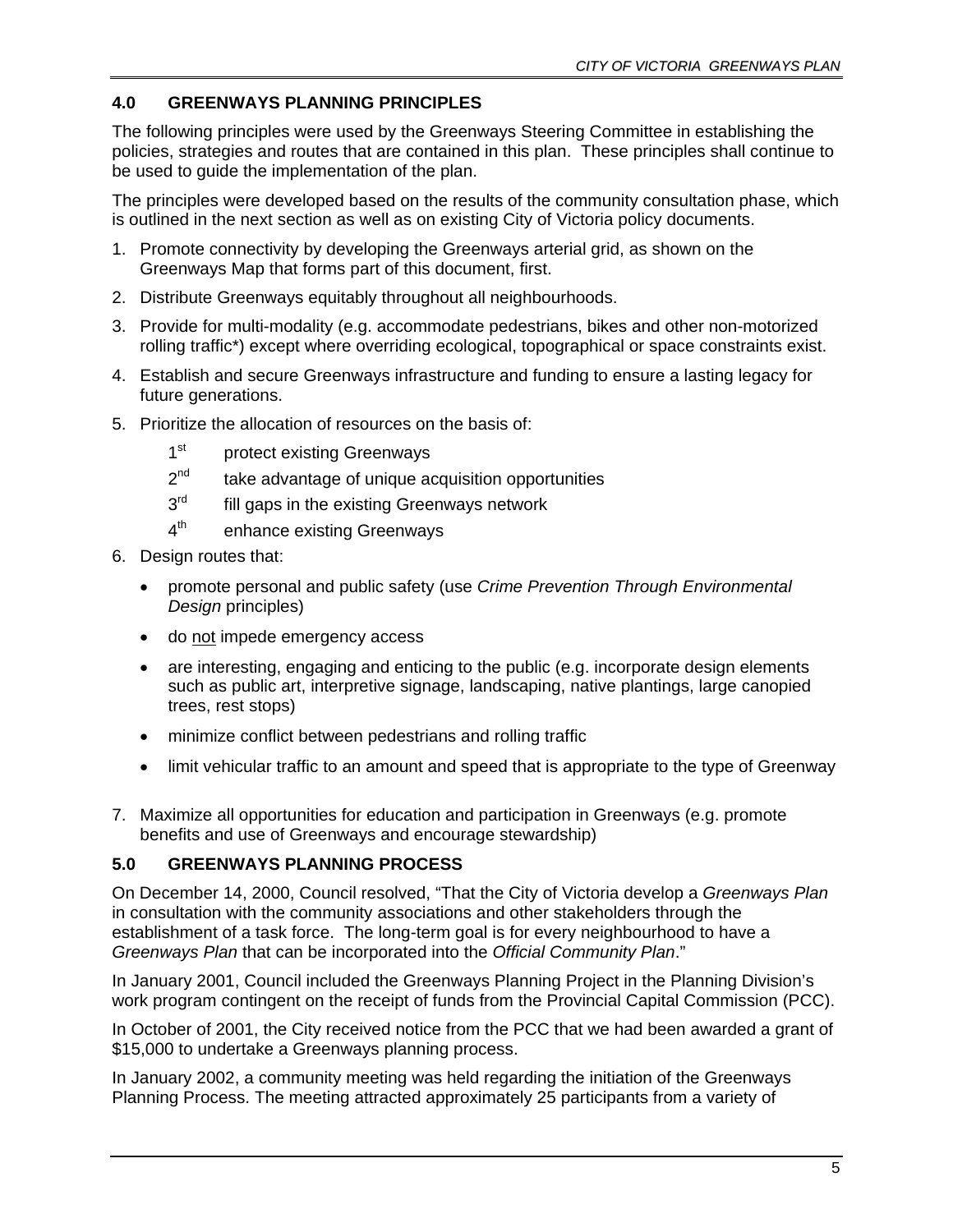neighbourhood associations and special interest groups. This meeting was used to gather feedback on the Greenways planning process model as well as on the Terms of Reference for the Greenways Plan Steering Committee, which were adopted by Council in February 2002.

In March 2002, after an advertisement was placed in the local paper, Council appointed a volunteer Greenways Steering Committee, which was made up of local residents with a variety of backgrounds and interests.

With the help of the \$15,000 grant from the Provincial Capital Commission, the City and the Steering Committee were able to partner with Common Ground Learning Centre to undertake an extensive community participation consultation process. To date it has included:

- developing and administering a Greenways Survey to collect community input on existing and desired Greenways. Approximately 1600 surveys were distributed and 580 were returned. This represents a return rate of at least 36%. Through analyzing the respondent data, it was determined that the survey reached a wide cross section of the community with good representation from different age groups and different neighbourhoods.
- hosting a City wide "Greenways Day" which featured speakers, community mapping exercises, walk-abouts and, on May 18, 2002, a bike-about. It attracted approximately 100 people.
- Fifteen Greenways mapping booths were set-up, in prominent locations throughout the City's neighbourhoods, in the spring of 2002. The purpose of these booths was to engage community members in completing the Greenways Survey and to take part in mapping exercises.
- liaison with the Community Association Network and individual neighbourhood associations to engage and assist them in Greenways mapping exercises and local "walk-abouts".
- compilation of the data received through the community consultation process was achieved with a league of volunteers (approx. 656 volunteer hours) and by offering learning opportunities to UVIC Geography students (approx. 145 student and professor hours). This community support was leveraged and managed by Common Ground Learning Centre.
- a joint steering committee, community volunteer and staff trip to Vancouver and New Westminster to visit completed Greenways and meet with local planners.

The Greenways Steering Committee has considered and analyzed all the data and input received through the community consultation phase in order to produce the first draft of the *Greenways Plan*.

City staff from Engineering and Parks, Recreation and Community Development, were engaged throughout the planning process to provide both general feedback and technical advice. Staff from all departments, including Police, Fire and Finance, reviewed the draft *Greenways Plan*.

On May 15, 2003, Committee of the Whole reviewed the *Greenways Plan* and referred the plan to City Advisory Committees, including Advisory Transportation Committee, Advisory Planning Commission, Cycling Advisory Committee, Downtown Advisory Committee, Environment and Shoreline Advisory Committee, and Parks, Recreation and Community Services Advisory Committee. Comments were received from the committees and incorporated into the plan where appropriate.

On June 10, 2003, the City held the *Greenways Plan* Public Open House. The Open House was well attended, and valuable feedback was received by staff.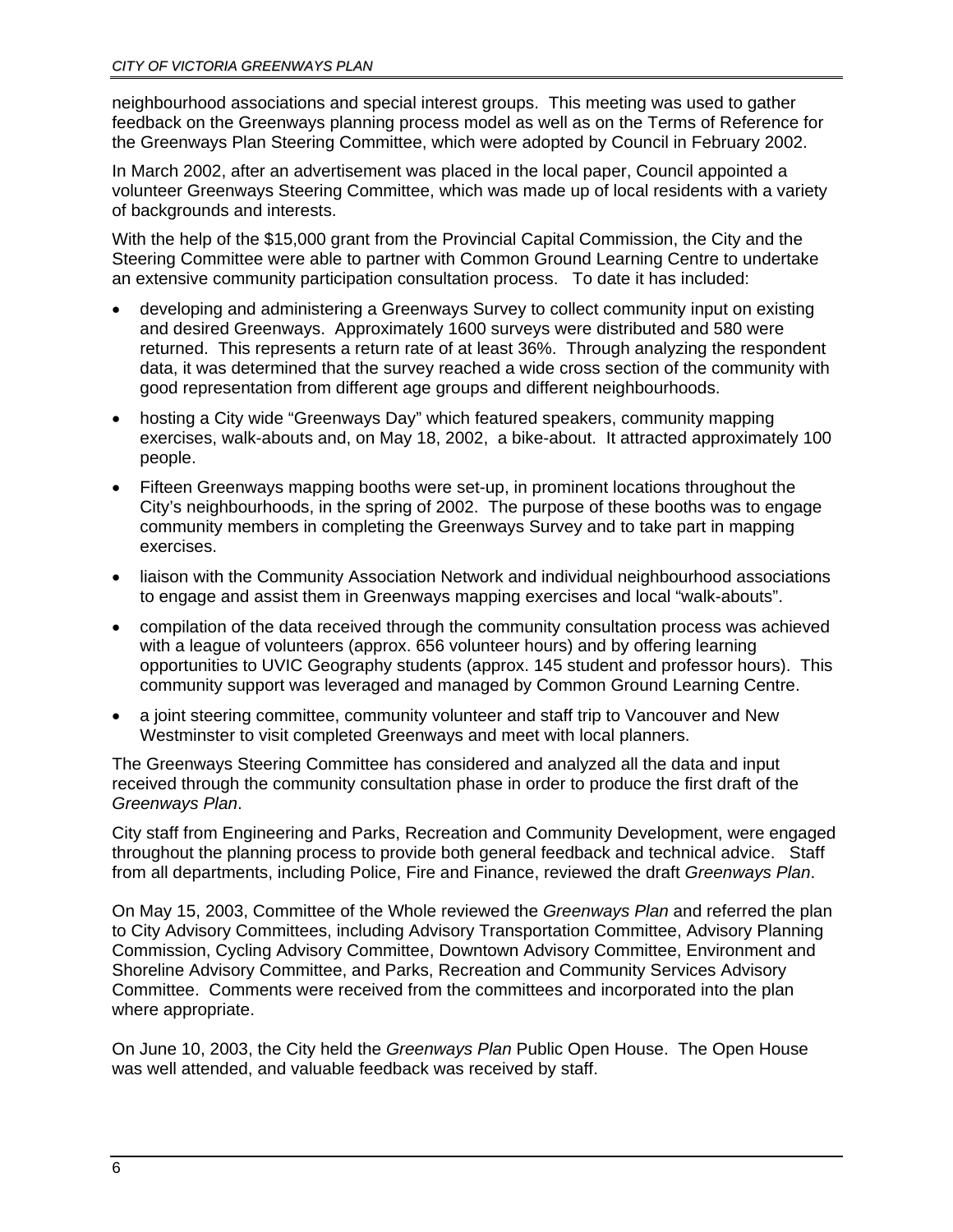# <span id="page-12-0"></span>**6.0 PEOPLE FRIENDLY STANDARDS FOR ALL STREETS**

This plan operates from the premise that all streets in the City of Victoria should be safely walkable and people-friendly regardless of whether they are classified as Greenways. Additionally, where feasible, bicycles should be accommodated. To that end, the *Greenways Plan* recommends that the basic amenities and standards for streets, which are identified in the City's *Official Community Plan* (OCP) (Section 6.4) should be adhered to and amended to ensure that utility poles and similar obstructions are not located inside the bounds of the sidewalk. The table below summarizes the OCP amenities and standards and includes a new proposed standard aimed at eventually freeing sidewalks of obstructions:

|                                                                                                                                                                                               | <b>Arterial</b> |                  | <b>Collector</b> | Local            |   |
|-----------------------------------------------------------------------------------------------------------------------------------------------------------------------------------------------|-----------------|------------------|------------------|------------------|---|
|                                                                                                                                                                                               | <b>Primary</b>  | <b>Secondary</b> | <b>Primary</b>   | <b>Secondary</b> |   |
| <b>Bike Role</b>                                                                                                                                                                              |                 |                  |                  |                  |   |
| Bikeway *                                                                                                                                                                                     | X               |                  |                  |                  |   |
| Bike use on curb lane *                                                                                                                                                                       |                 | X                |                  |                  |   |
| General bike use                                                                                                                                                                              |                 |                  | X                | X                | X |
| <b>Boulevard</b>                                                                                                                                                                              |                 |                  |                  |                  |   |
| 1.5 meter wide sidewalk<br>clear of utility poles & other<br>obstructions with +2m<br>landscaped area between<br>sidewalk and curb.                                                           | X               |                  |                  |                  |   |
| Where parking is prohibited<br>+2m landscaped area<br>between a 1.5 meter wide<br>sidewalk and curb. Sidewalk<br>shall be clear of utility poles,<br>traffic signs and other<br>obstructions. |                 | X                | X                | X                |   |
| Trees & landscaping                                                                                                                                                                           | X               | X                | X                | X                | Х |

# **TABLE 1 - PEOPLE FRIENDLY STREET STANDARDS**

\* in accordance with the *City of Victoria Bicycle Master Plan, 1995*

#### **6.1 STREET NETWORK DEFINITIONS:**

#### **Primary Arterials**

These are routes designed to maximize transportation movement between neighbourhoods and the region. They are designed to support a volume of 18,000 or more vehicles per day. Arterial routes act as principal transit corridors and principal truck corridors. Bicycle facilities will be provided on arterials in accordance with the *Bicycle Master Plan*. Sidewalks will be wide, with boulevard separation.

#### **Secondary Arterials**

These routes are designed to maximize transportation movement between neighbourhoods. They act as both a transit and a truck corridor. Traffic speed is limited to 50 km. p.h. and these streets are designed to support volumes of 5,000 to 20,000 vehicles per day. Bicycle facilities will be provided in accordance with the *Bicycle Master Plan*.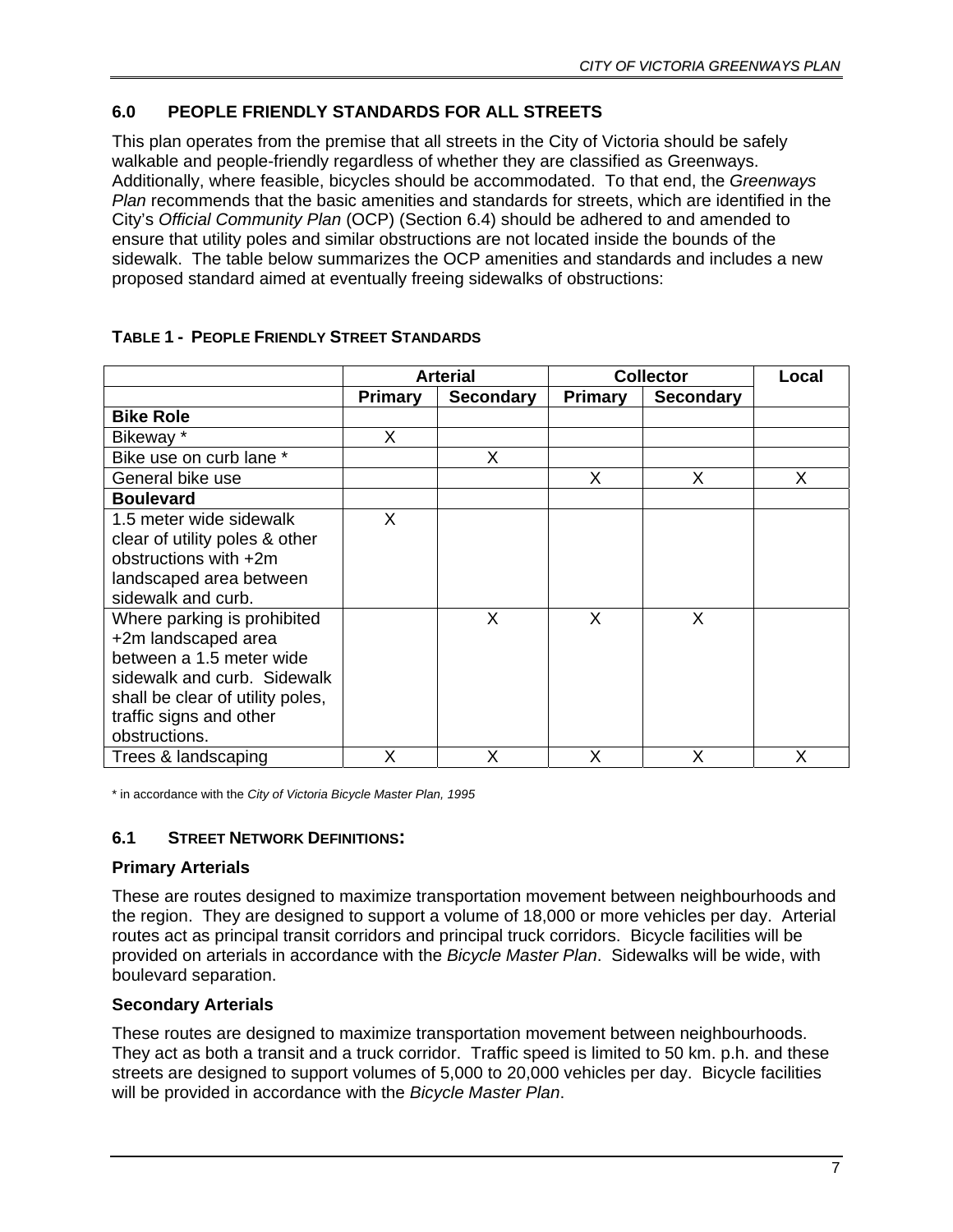# <span id="page-13-0"></span>**Primary Collectors**

Collect and disperse traffic to local road system. They are also the primary routes from local roads to arterials. These roads act as minor transit routes and limited truck routes. Typical volumes range between 3,000 and 8,000 vehicles per day.

#### **Secondary Collectors**

These routes collect and disperse traffic within a local road system. They act as a secondary route from local roads to collectors and secondary arterials. Typical volumes range between 1,000 and 4,000 vehicles per day.

#### **Local Streets and Lanes**

These routes contain minimal traffic and are designed to provide service to private property. Traffic calming measures are often in place. Typically, there are volumes of less than 1000 vehicles per day on these routes.

#### **TABLE1(A) – GREENWAYS ON CITY STREETS**

| Greenways                        | <b>Arterial</b><br>Primary | <b>Arterial</b><br><b>Secondary</b> | <b>Collector</b><br><b>Primary</b> | <b>Collector</b><br><b>Secondary</b> | Local |
|----------------------------------|----------------------------|-------------------------------------|------------------------------------|--------------------------------------|-------|
| People Only Greenways            | NO SHARING WITH STREETS    |                                     |                                    |                                      |       |
| <b>People Priority Greenways</b> |                            |                                     |                                    |                                      |       |
| <b>Shared Greenways</b>          |                            |                                     |                                    |                                      |       |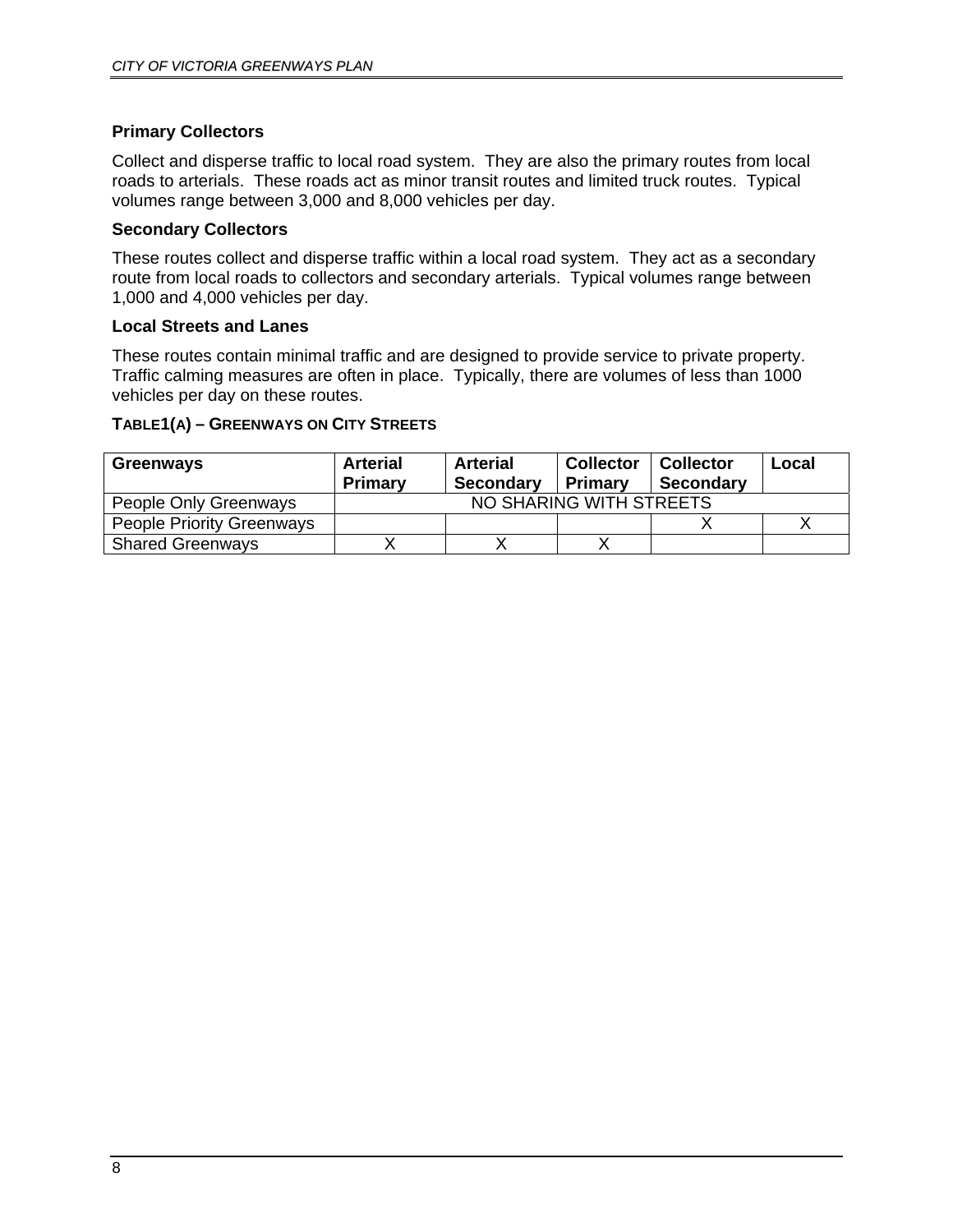# <span id="page-14-0"></span>**7.0 THREE CATEGORIES OF GREENWAYS AND PEOPLE FRIENDLY STANDARDS FOR ALL STREETS**

The plan establishes three categories of Greenways. These will be used to guide Greenway development as shown on Map 1, entitled Greenways Map. The following sections illustrate and list characteristics of the three types of Greenways. This section also provides peoplefriendly street standards that should be applied to all streets.

### **General Design Criteria for all Greenways**

#### **Dimensions of Sidewalks, Boulevards and Bike Lanes**

- A 1.5m sidewalk width is considered to be a minimum standard, with a range of 1.5 to 2m. Where possible, the sidewalk width should be enlarged provided it does not jeopardize valuable Greenway characteristics, such as boulevards and open space.
- The minimum boulevard width should be 2 to 3m. Boulevards are located between the curb and the property line and exclude sidewalks. Boulevards offer the main opportunity for planted areas along the Greenways routes.
- A bike lane on a street should be allocated 1.2 to 1.8m pavement width. A bikeway within a 'people only greenway' should have a minimum width of 4.0m.

#### **Enhancements**

- Enhancements in all Greenway categories include public art, large canopy trees, street furniture, interpretive and directional signage, special landscape with soft and hard features (plantings, flower boxes) will be incorporated to guide and engage Greenway users.
- Where possible, and with adequate funding, different surfaces will be used for Greenways to enhance way finding, to show connectivity and for aesthetics.

#### **Access to Water**

• The City of Victoria enjoys proximity to a number of bodies of water. Where a Greenway is adjacent to an aquatic environment, Greenway design will provide opportunities for the public to get close to water where it is safe and compatible with environmental conditions. *Best Management Practices* will be utilized for design and construction adjacent to aquatic environments.

#### **Crossings**

Pedestrian and bicycle crossings may be provided when a Greenway crosses a street, if appropriate. Crossings will be appropriate to the local conditions and may include special measures to:

- Reduce the distance of crossings.
- Allow pedestrians and cyclists to trigger a signal change at a lit intersection.
- Design pedestrian and bike crossings with consistent standards throughout the City to help create recognized traffic, cyclist and pedestrian movements at intersections and crossings.

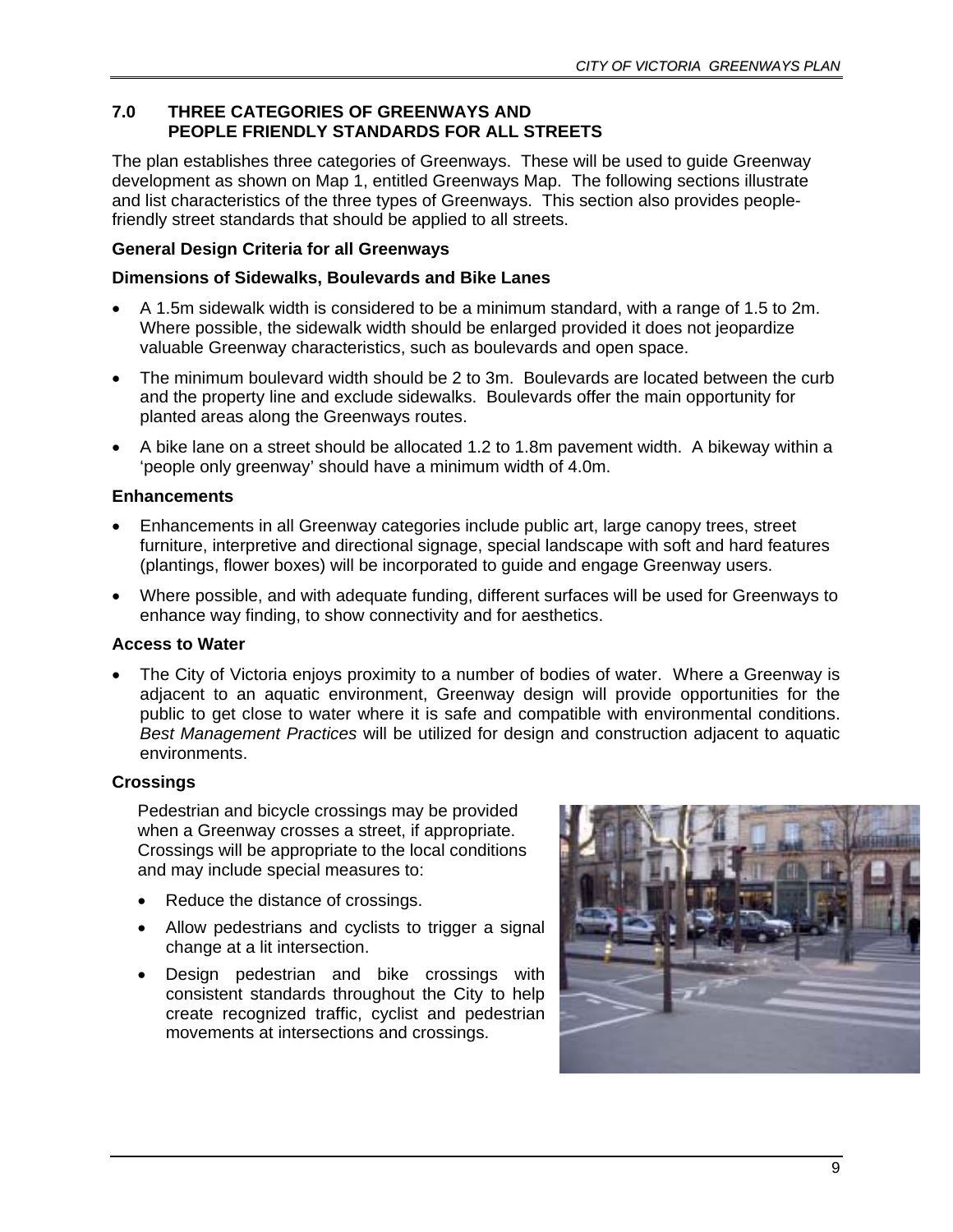### <span id="page-15-0"></span>**Multi-Modality**

In designing Greenways, attention should be given to the multi-modality of the use of Greenways and the associated speed differential of the various types of users including, but not limited to, cyclists (commuter versus recreational) and personal transportation devices.

# **7.1 PEOPLE ONLY GREENWAYS**



#### **Users**

- **Pedestrians**
- Bicycles and other non-motorized rolling traffic

#### **Vehicle Traffic Volumes and Vehicular Parking**

• No vehicular traffic permitted except emergency or maintenance vehicles

#### **Design**

- A right of way width of up to 7.0 m is desirable.
- Rolling and strolling traffic will be separated to minimize conflict, and when the width does not allow for separation other methods to reduce conflict will be explored.
- People Only Greenways routes will be provided with street crossings where they can be safely accommodated in compliance with the standards outlined above.

#### **Environmental Considerations**

- Where remnant ecosystems exist and restoration is feasible, incorporate native, aquatic and cultural habitats. Signage provided to showcase these features.
- Incorporate bioswales, pervious surface and other environmental technologies to improve water quality. Signage provided to showcase these features.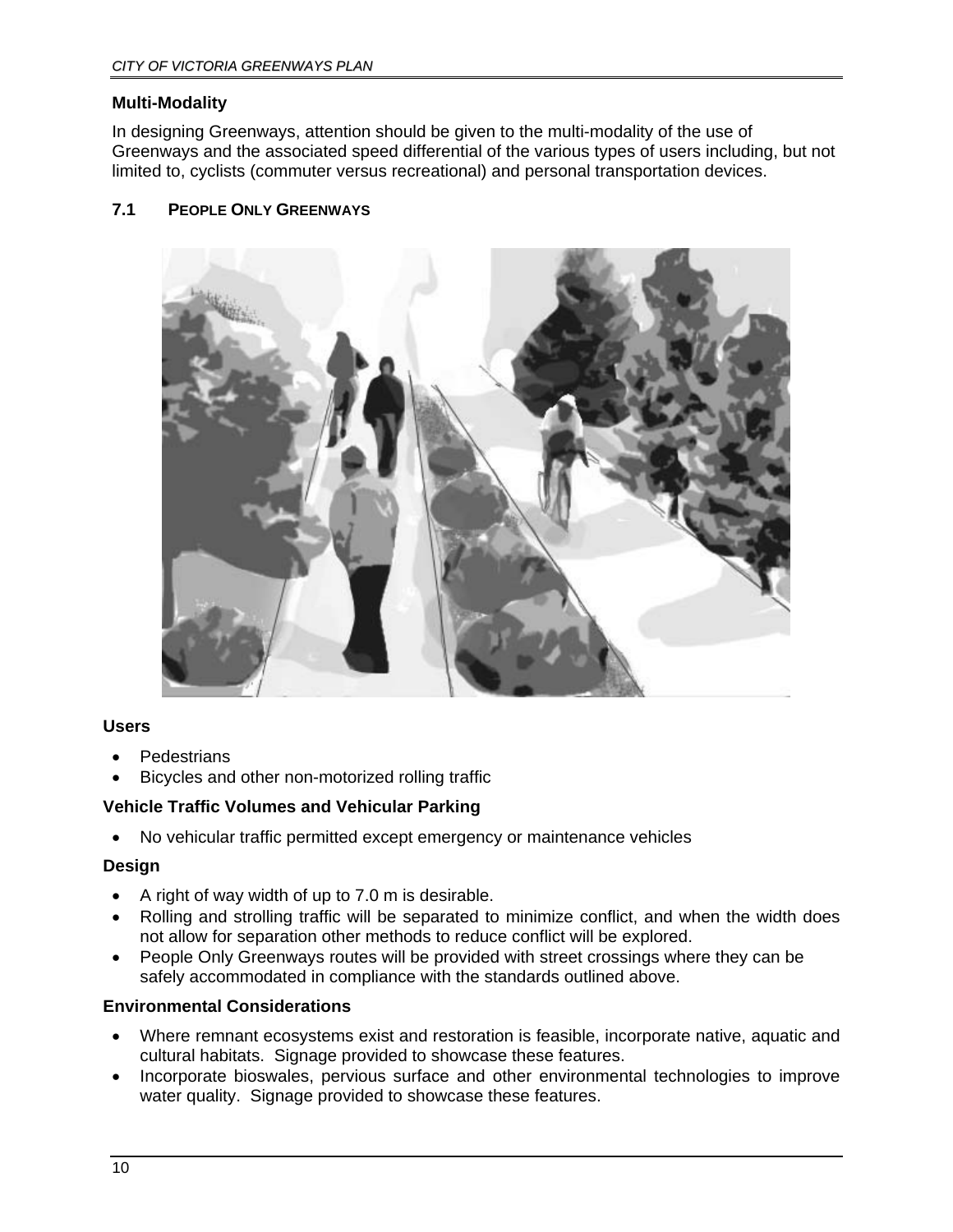#### <span id="page-16-0"></span>**7.2 PEOPLE PRIORITY GREENWAYS**



#### **Users**

- **Pedestrians**
- Bicycles and other non-motorized rolling traffic
- Motorized vehicles

#### **Vehicle Traffic Volumes and Vehicular Parking**

- This type of Greenway will occur on streets classified as secondary collectors and local.
- In some instances, particularly where curbside parking is an overriding necessity, planted boulevards may not be suitable and alternative design solutions will be sought.

#### **Design**

- Bicycle traffic is on the roadway.
- Despite the inclusion of motorized vehicles on these Greenway routes, creating a safe and enjoyable atmosphere for non-motorized vehicles is paramount.
- Traffic calming devices will attempt to limit traffic volumes and speeds.
- Signs will be in place advising motorists that they are on a Greenway.
- People Priority Greenways routes will be provided with street crossings where they can be safely accommodated in compliance with the standards outlined above.
- Planted boulevards and/or traffic bulbs will be utilized to 'green' the route. Large canopied trees are seen as very desirable and should be used wherever possible. However, where boulevard widths or underground conditions are limited, smaller scale trees such as cherry or plum will be used. It may also be possible to accommodate larger scale trees if they are located inbound from the sidewalk, so the root system has more space.
- Underground irrigation should be provided to ensure that trees flourish. Natural alternatives to grass in boulevards may also be considered to save on watering and maintenance costs.

#### **Environmental Considerations**

- Where remnant ecosystems exist and restoration is feasible, incorporate native, aquatic and cultural habitats. Signage provided to showcase these features.
- Incorporate bioswales, pervious surface and other environmental technologies to improve water quality. Signage provided to showcase these features.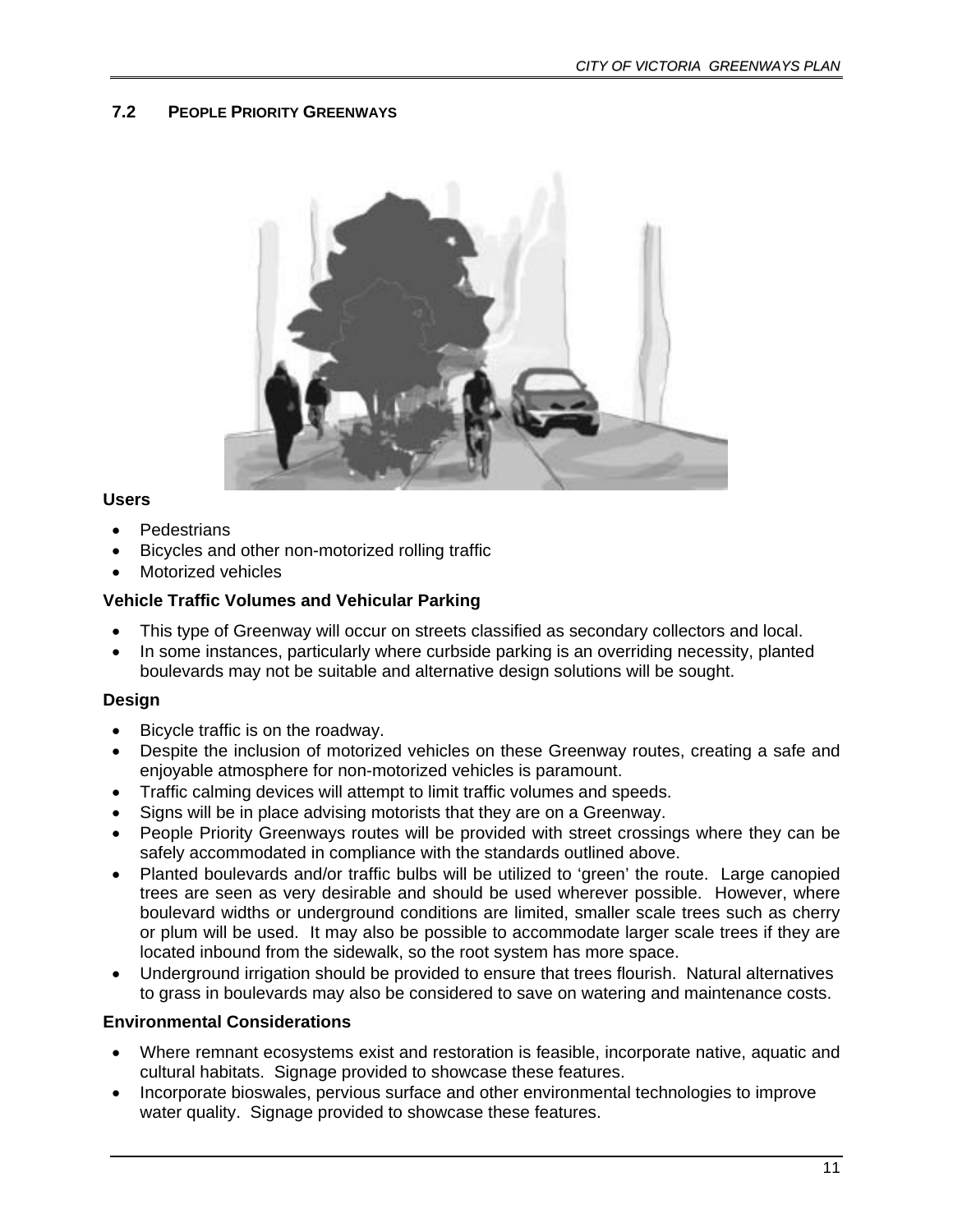#### <span id="page-17-0"></span>**7.3 SHARED GREENWAYS**



#### **Users**

- **Pedestrians**
- Bicycles and other non-motorized rolling traffic
- Motorized vehicles

#### **Vehicle Traffic Volumes and Vehicular Parking**

- This type of Greenway will occur on streets that are classified as primary and secondary arterials and primary collectors.
- In some instances, particularly where curbside parking is an overriding necessity, planted boulevards may not be suitable and alternative design solutions will be sought.

#### **Design**

- Bicycle traffic is on the roadway and separate from pedestrians.
- Despite the inclusion of motorized vehicles on these Greenway routes, creating a safe and



enjoyable atmosphere for non-motorized vehicles is paramount.

- Shared Greenways routes will be provided with street crossings where they can be safely accommodated in compliance with the standards outlined above.
- Planted boulevards and/or traffic bulbs will be utilized to 'green' the route.
- Large canopied trees are seen as very desirable and should be used wherever possible. However, where boulevard widths or underground conditions are limited, smaller scale trees, such as cherry or plum, will be used. It may also be possible to accommodate larger scale trees if they are located inbound from the sidewalk, so the root system has more space.
- Underground irrigation should be provided to ensure that trees flourish. Natural alternatives to grass in boulevards may also be considered to save on watering and maintenance costs.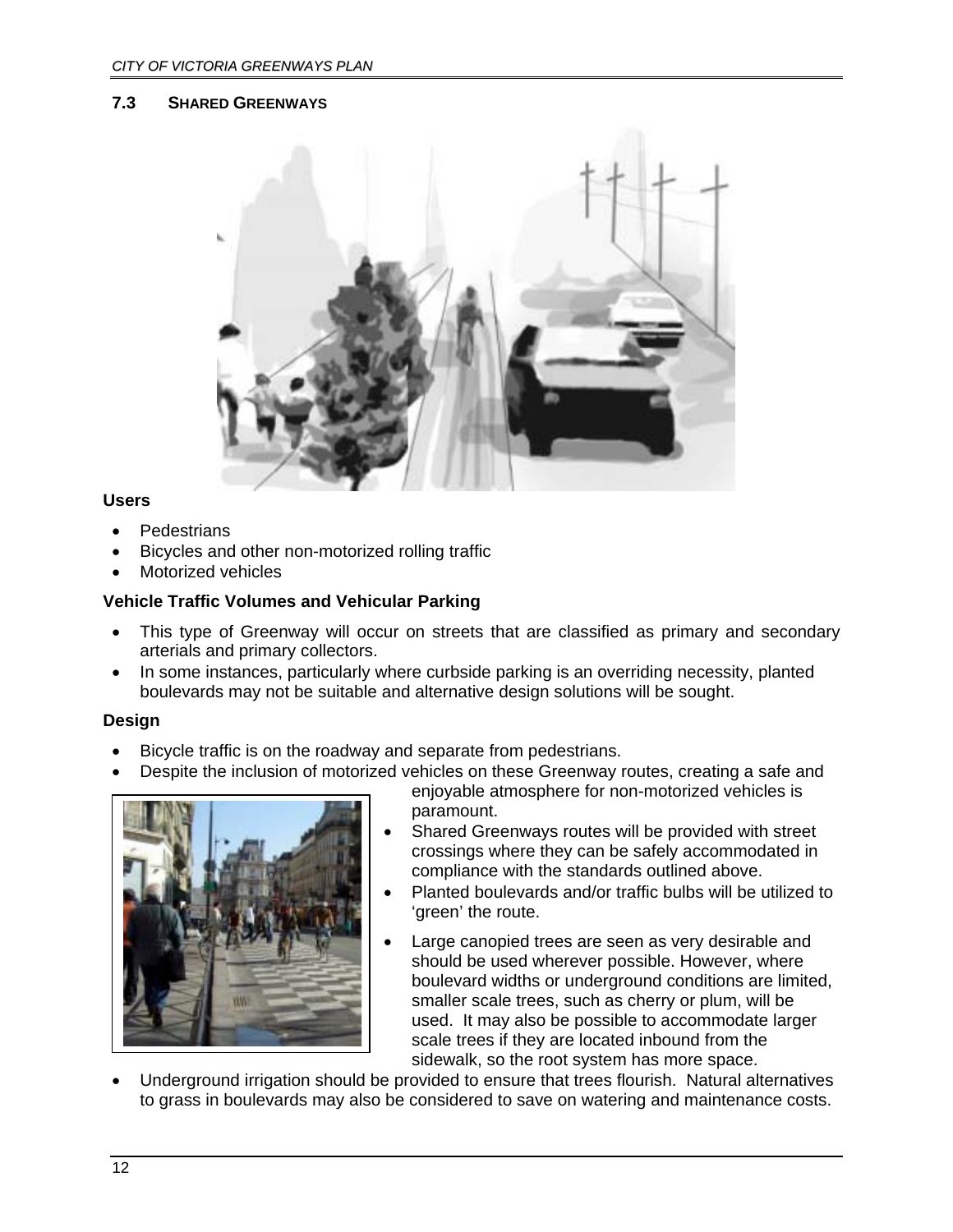#### <span id="page-18-0"></span>**8.0 GETTING GREENWAYS ON THE GROUND: GENERAL IMPLEMENTATION STRATEGIES**

The majority of Greenways require no special actions other than achieving the standards that are described in the previous section of the plan entitled *Three Categories of Greenways.* Where no specific action is required, prioritization of work shall be determined by the following priority list, which is also contained in the section entitled *Greenways Planning Principles*. Existing Greenways are deemed to be any routes which are shown on Map 1, *Greenways Map,*  regardless of their state of completion.

- 1. protect existing Greenways
- 2. take advantage of unique acquisition opportunities
- 3. fill gaps in the existing Greenways network
- 4. enhance existing Greenways

In terms of deciding which arterial Greenway gaps should be filled first in the city-wide network and which should be enhanced first (including acquisition of new green space along Greenways) the following criteria should be used when two or more opportunities/projects present themselves in a given year and there are not enough resources to complete them all:

- an analysis of the costs in relationship to the benefits that will be achieved by taking on one project verses another,
- achieving equity between neighbourhoods so that all neighbourhoods have roughly the same amount of 'complete' Greenways. For a definition of 'complete' please see the following paragraph,
- neighbourhood need for greenspace as described in the *OCP* in the section entitled, *Toward a Well Serviced Community – Parks* should be factored into the considerations,
- availability of funding.

Many of the City's Greenways are in a complete or fairly complete state. The *Greenways Map* identifies these routes as Greenways with no major changes. For these routes, no major change is predicted, other than minor upgrades (signage, benches, boulevard improvements).

There are a number of actions that are needed to address city-wide bylaws, policies and practical matters in order to ensure the successful implementation of the *Greenways Plan*. Table 2 of this plan outlines these actions: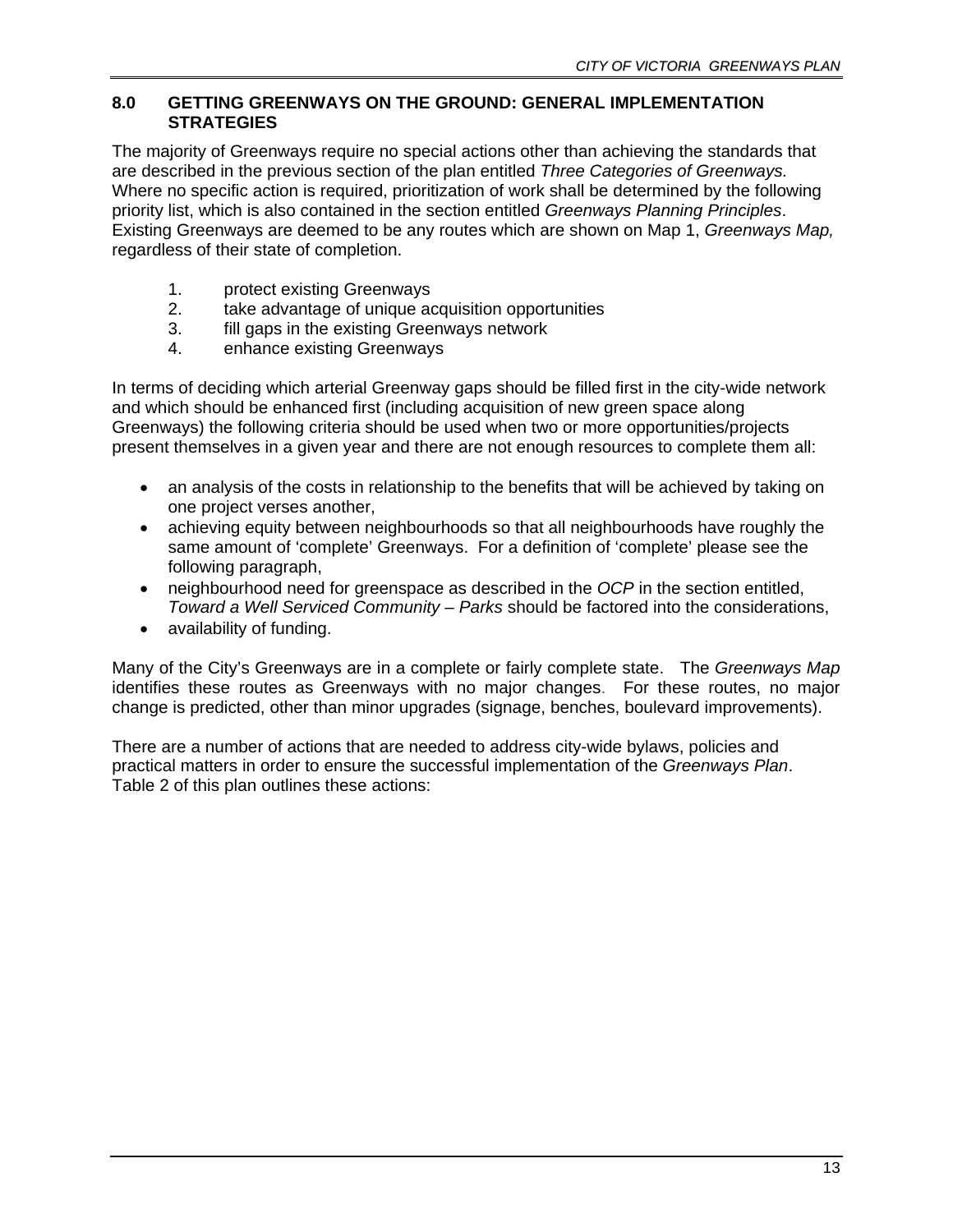# **TABLE 2 – GENERAL IMPLEMENTATION STRATEGIES**

<span id="page-19-0"></span>

| <b>IMPLEMENTATION STRATEGY</b>                                                                                                                                                                                                                                                                                                                                              | <b>COST TO CITY</b>                                        | <b>TIMEFRAME</b>                      | <b>RESPONSIBLE CITY</b><br><b>DEPARTMENT OR</b><br><b>OTHER LEAD</b><br><b>ORGANIZATION</b> |
|-----------------------------------------------------------------------------------------------------------------------------------------------------------------------------------------------------------------------------------------------------------------------------------------------------------------------------------------------------------------------------|------------------------------------------------------------|---------------------------------------|---------------------------------------------------------------------------------------------|
|                                                                                                                                                                                                                                                                                                                                                                             |                                                            |                                       |                                                                                             |
| The City will amend the OCP to include the Greenway<br>routes as shown on Map 1, and the three categories of<br>Greenways and People Friendly Street Standards as<br>shown in sections 7.1, 7.2 and 7.3 respectively.                                                                                                                                                       | <b>Staff Time</b>                                          | With adoption<br>of Greenways<br>Plan | Planning                                                                                    |
| The Approving Officer will review all subdivision<br>applications in relation to Greenway needs as expressed<br>throughout this plan. Additional street frontage, etc. will be<br>requested where it is needed to achieve the vision in the<br>plan.                                                                                                                        | <b>Staff Time</b>                                          | Ongoing                               | Engineering                                                                                 |
| That Council adopt a policy to require that Greenway<br>implications be considered before any City owned lands<br>are sold.                                                                                                                                                                                                                                                 | <b>Staff Time</b>                                          | With adoption<br>of Greenways<br>Plan | <b>Property Management</b>                                                                  |
| The Parks, Recreation and Community Development<br>Department and the Engineering Department will select a<br>common pallet of Greenways 'street' furniture from the<br>existing inventory and modify design if necessary.                                                                                                                                                  | With<br>Greenways<br><b>Capital Budget</b><br>expenditures | 2004 &<br>ongoing                     | Parks                                                                                       |
| The Parks, Recreation and Community Development<br>Department, in consultation with Engineering will design a<br>common Greenways directional sign, and advisory speed<br>limit sign and enroute map format. *                                                                                                                                                              | With<br>Greenways<br><b>Capital Budget</b><br>expenditures | 2004-2005                             | Parks                                                                                       |
| The City will amend the Parks Bylaw to permit appropriate<br>use of bicycles and other non-motorized rolling traffic<br>through parks.                                                                                                                                                                                                                                      | <b>Staff Time</b>                                          | 2004                                  | Parks                                                                                       |
| The City will work with neighbouring municipalities to<br>ensure coordination and that Greenway connections<br>between municipalities are seamless.                                                                                                                                                                                                                         | <b>Staff Time</b>                                          | Ongoing                               | All Departments                                                                             |
| In the case of properties the City does not own, an attempt<br>will be made to secure access to these properties under<br>their present ownership and if the properties are sold.                                                                                                                                                                                           | Low                                                        | Ongoing                               | Planning                                                                                    |
| Establish more 'car-free' events similar to the one along<br>Dallas Road, throughout the City. Consider other<br>municipalities' procedures for accommodating people with<br>mobility challenges during these types of events.                                                                                                                                              | Low                                                        | Ongoing                               | Engineering                                                                                 |
| The City will consult with senior levels of government<br>where opportunities may exist for the purchase of land for<br>the Greenways system.                                                                                                                                                                                                                               | <b>Staff Time</b>                                          | Ongoing                               | <b>Property Management</b>                                                                  |
| Partnerships will be developed across the City in support of<br>the Greenways Plan.                                                                                                                                                                                                                                                                                         | Low                                                        | Ongoing                               | All Departments                                                                             |
| A review of the progress of the Greenways Plan will be<br>accomplished through an annual report mechanism by the<br>Greenways Planner.<br>Council, on the advice of the Greenways Planner, will<br>establish a series of short-term goals and strategies. One<br>year and five year Greenways Strategies should be<br>implemented to compliment the overall Greenways Plan. | <b>Staff Time</b>                                          | Ongoing                               | Parks                                                                                       |

**\*** this is a strategically important action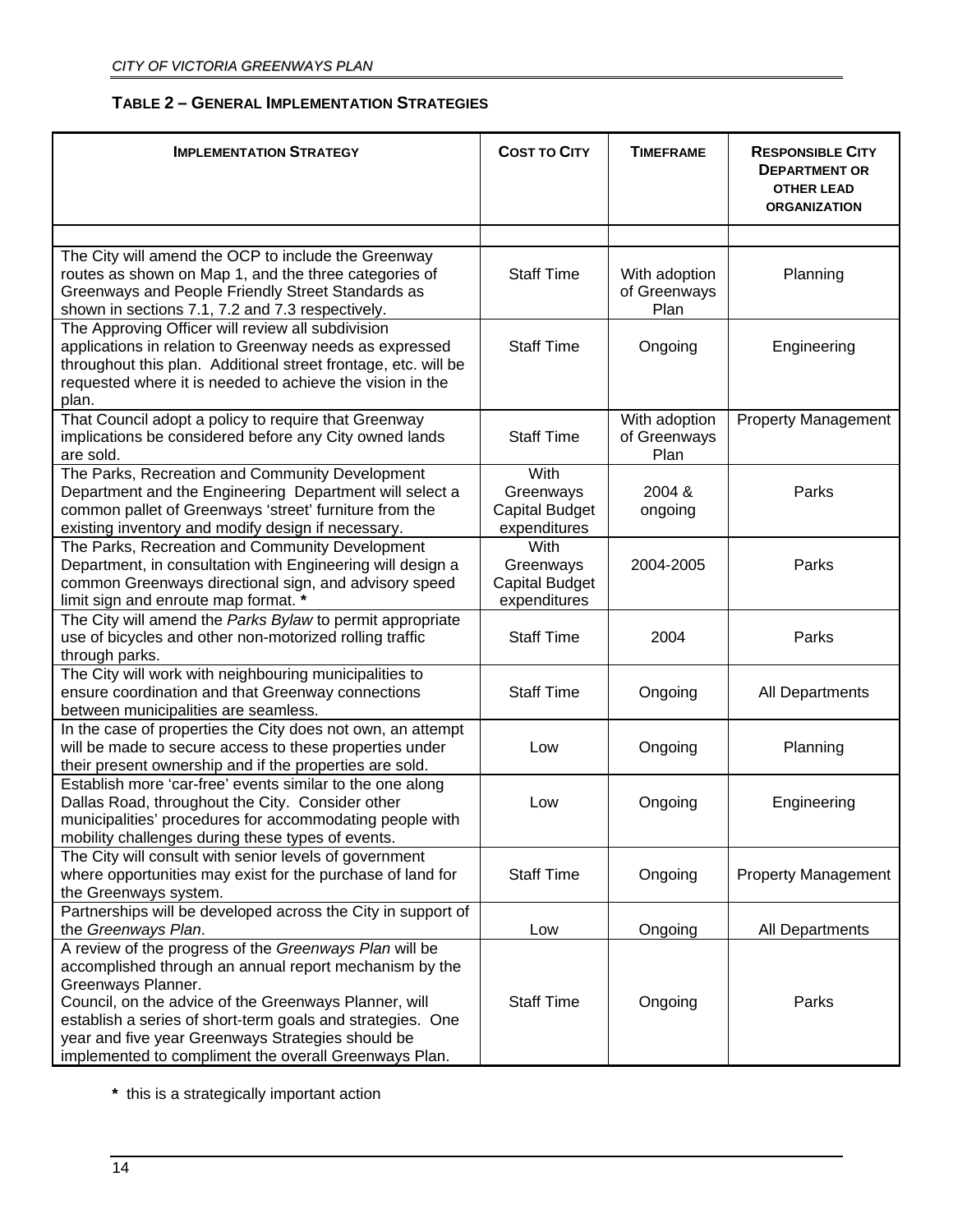#### <span id="page-20-0"></span>**9.0 GETTING GREENWAYS ON THE GROUND: PRIORITIZATION AND STRATEGIES FOR MAKING PHYSICAL IMPROVEMENTS TO GREENWAYS**

There are also a number of actions that need to take place at specific locations along designated Greenway routes. Table 3 *Location Specific Strategies* provides specific strategies that apply to these particular sections of Greenways. Please use this table in conjunction with Map 1, Greenways Map. The numbers 1-13 demarcate the sections of Greenways that are slated for specific actions. The terms *High, Medium* and *Low* are used to give an idea of the capital costs and operating costs if the City will be completing and maintaining the project. In 2003 dollars, these terms are roughly equivalent to:

#### **Capital Cost to City Annual Operating Costs**

| Low  | \$0 to \$10,000             | Low  | \$0 to \$2,000              |
|------|-----------------------------|------|-----------------------------|
|      | Medium \$10,000 to \$25,000 |      | Medium \$2, 000 to \$10,000 |
| High | Over \$25,000               | Hiah | Over \$10,000               |

The table assigns timeframes, responsibilities and a priority to indicate which Implementation Strategies / Actions are considered to be strategically important.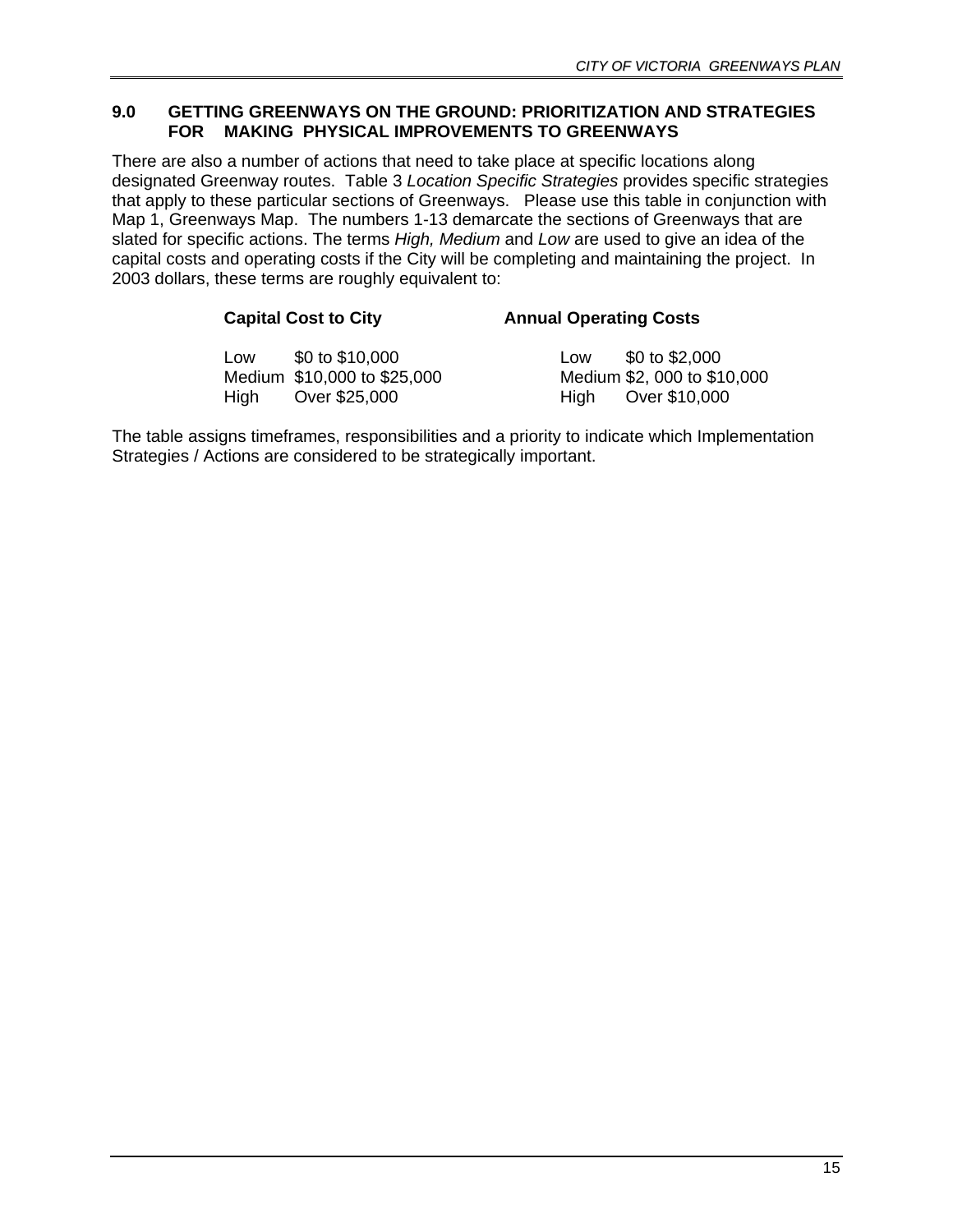#### **TABLE 3– LOCATION SPECIFIC STRATEGIES**

<span id="page-21-0"></span>

| PRIORITIES ASSIGNED BY PLANNING, PARKS AND ENGINEERING STAFF |                                                                                                                                                                                                                                           |                               |                                                   |                                     |                                                                                      |  |
|--------------------------------------------------------------|-------------------------------------------------------------------------------------------------------------------------------------------------------------------------------------------------------------------------------------------|-------------------------------|---------------------------------------------------|-------------------------------------|--------------------------------------------------------------------------------------|--|
| LOCATION                                                     | <b>IMPLEMENTATION STRATEGY / ACTION</b>                                                                                                                                                                                                   | <b>CAPITAL</b><br><b>COST</b> | <b>ANNUAL</b><br><b>OPERATING</b><br><b>COSTS</b> | <b>INITIATION</b><br><b>DATE</b>    | <b>RESPONSIBLE CITY</b><br><b>DEPARTMENT</b><br>OR OTHER LEAD<br><b>ORGANIZATION</b> |  |
|                                                              | 1. BURNSIDE                                                                                                                                                                                                                               |                               |                                                   |                                     |                                                                                      |  |
| $\mathsf{a}$                                                 | City will acquire properties or rights-of-<br>way to connect Maddick to Doric and<br>Doric to Cecelia. After path is<br>developed, City may consider lot<br>consolidation, reselling, subdivisions and<br>rezoning to recoup expenditure. | Medium<br>to High             | Low to<br>Medium                                  | As properties<br>come on<br>market  | Property Management/<br>Planning/<br>Parks                                           |  |
| 1b                                                           | The City will explore, in consultation with<br>the community, the feasibility of Gorge<br>Rd, between Harriett and Jutland Roads<br>being made pedestrian friendly.                                                                       | N/A                           | N/A                                               | 2010                                | Engineering                                                                          |  |
|                                                              | 2. DOWNTOWN                                                                                                                                                                                                                               |                               |                                                   |                                     |                                                                                      |  |
| 2a                                                           | Provide public access from Bastion<br>Square through the Bastion Site.                                                                                                                                                                    | N/A                           | Low                                               | With<br>development<br>applications | Planning                                                                             |  |
| 2 <sub>b</sub>                                               | Ensure that downtown alley connections<br>remain open and CPTED criteria are<br>considered in any redevelopment.<br>Storefronts should be encouraged to<br>face onto the alleys.                                                          | N/A                           | N/A                                               | With<br>development<br>applications | Planning                                                                             |  |
|                                                              | 3. FAIRFIELD                                                                                                                                                                                                                              |                               |                                                   |                                     |                                                                                      |  |
| 3a                                                           | Provide a path through Robert J. Porter<br>Park and work with Sir James Douglas<br>School and School Board to formalize<br>and improve connection *                                                                                       | Low                           | Low                                               | To be<br>determined                 | Parks/<br>Community                                                                  |  |
|                                                              | 4. FERNWOOD                                                                                                                                                                                                                               |                               |                                                   |                                     |                                                                                      |  |
| 4a                                                           | Work with Central Junior Secondary and<br>School Board to formalize and improve<br>connection*                                                                                                                                            | Low                           | N/A                                               | To be<br>determined                 | Community                                                                            |  |
| 4b                                                           | Work with Victoria Senior Secondary<br>and School Board to formalize and<br>improve connection*                                                                                                                                           | N/A                           | N/A                                               | To be<br>determined                 | Community                                                                            |  |
| 4c                                                           | Establish path through Harris Green<br>Park between Chambers and<br>Vancouver                                                                                                                                                             | Med to<br>High                | Low                                               | To be<br>determined                 | Parks and Engineering                                                                |  |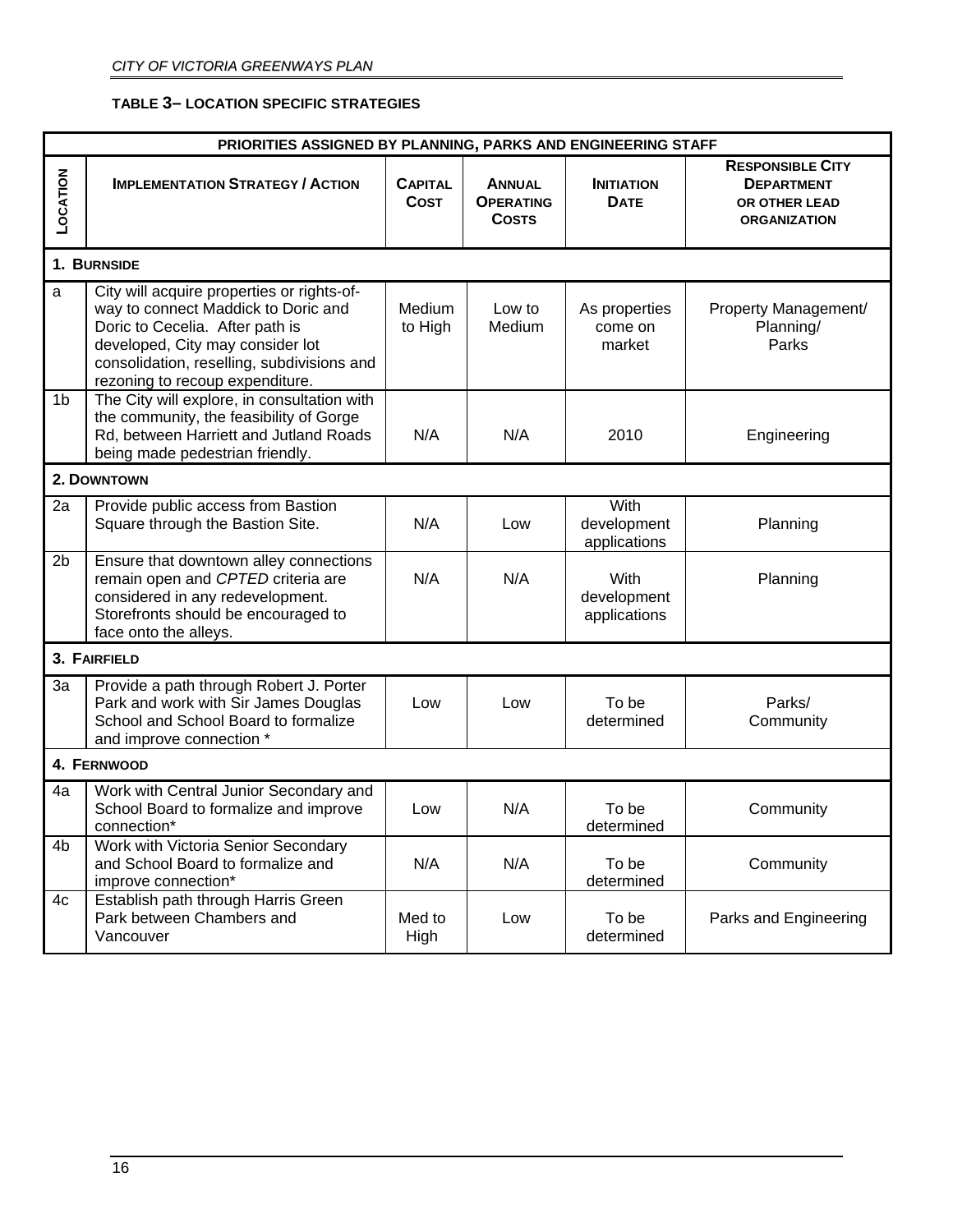|                | <b>TABLE 3-LOCATION SPECIFIC STRATEGIES</b><br>PRIORITIES ASSIGNED BY PLANNING, PARKS AND ENGINEERING STAFF                                                                                                                                                                                                                                                                                                                                                                |                               |                                                   |                                  |                                                                                           |  |
|----------------|----------------------------------------------------------------------------------------------------------------------------------------------------------------------------------------------------------------------------------------------------------------------------------------------------------------------------------------------------------------------------------------------------------------------------------------------------------------------------|-------------------------------|---------------------------------------------------|----------------------------------|-------------------------------------------------------------------------------------------|--|
| LOCATION       | <b>IMPLEMENTATION STRATEGY / ACTION</b>                                                                                                                                                                                                                                                                                                                                                                                                                                    | <b>CAPITAL</b><br><b>COST</b> | <b>ANNUAL</b><br><b>OPERATING</b><br><b>COSTS</b> | <b>INITIATION</b><br><b>DATE</b> | <b>RESPONSIBLE CITY</b><br><b>DEPARTMENT</b><br>OR OTHER LEAD<br><b>ORGANIZATION</b>      |  |
|                | 5. GONZALES                                                                                                                                                                                                                                                                                                                                                                                                                                                                |                               |                                                   |                                  |                                                                                           |  |
| 5a             | As per the Gonzales Neighbourhood Plan,<br>as part of the public consultation process,<br>work toward re-opening the Gonzales-<br>Chandler pathway as a Greenway.                                                                                                                                                                                                                                                                                                          | Medium                        | Low                                               | To be<br>determined              | Property Management,<br>Parks & Planning                                                  |  |
| 5 <sub>b</sub> | Work with Margaret Jenkins School and<br>School Board to formalize and improve<br>connection*.                                                                                                                                                                                                                                                                                                                                                                             | N/A                           | N/A                                               | To be<br>determined              | Community                                                                                 |  |
|                | <b>6. HARBOUR</b>                                                                                                                                                                                                                                                                                                                                                                                                                                                          |                               |                                                   |                                  |                                                                                           |  |
| 6a             | As a regional long-term initiative, the City<br>will explore options for preserving and<br>enhancing Victoria Arm. Please refer to<br>Section 9.1 Long Term Regional<br>Initiatives.                                                                                                                                                                                                                                                                                       | High                          | High                                              | 2003 - 2053                      | Community (e.g. Land<br>Acquisition Group) with<br>assistance from Property<br>Management |  |
| 6b             | Work with CRD to protect public right of<br>way.                                                                                                                                                                                                                                                                                                                                                                                                                           | Medium                        | Low                                               | 2003                             | <b>Property Management</b>                                                                |  |
| 6c             | At the Gorge Road Hospital site, consider<br>density bonus with rezoning where a<br>waterfront Greenway, public parking,<br>community dock/launch are provided.<br>City may support multifamily residential to<br>a max. density of 1.2:1 (RJ Base Zone).                                                                                                                                                                                                                  | N/A                           | Medium                                            | As<br>applications<br>are made   | Planning                                                                                  |  |
| 6d             | In Banfield Park, provide signage for bikes<br>to minimize conflict with pedestrians.                                                                                                                                                                                                                                                                                                                                                                                      | Low                           | Low                                               |                                  | Parks                                                                                     |  |
| 6e             | At Railyards site, implement Railyards<br>Master Development Agreement and<br>Development Guidelines.                                                                                                                                                                                                                                                                                                                                                                      | N/A                           | Medium                                            | 2003 - 2013                      | <b>Planning and Parks</b>                                                                 |  |
| 6f             | The Greenway along the east side of the<br>Upper Harbour will be developed in<br>accordance with the <i>Victoria Harbour</i><br>Plan. Although Greenways in this area<br>should be considered, they will not be<br>developed in such a way that would<br>jeopardize the viability of industry relying<br>on waterfront access in the Upper<br>Harbour. As part of the Rock Bay<br>planning process, opportunities for the<br>development of Greenways will be<br>explored. | N/A                           | Medium                                            | As<br>applications<br>are made   | Planning                                                                                  |  |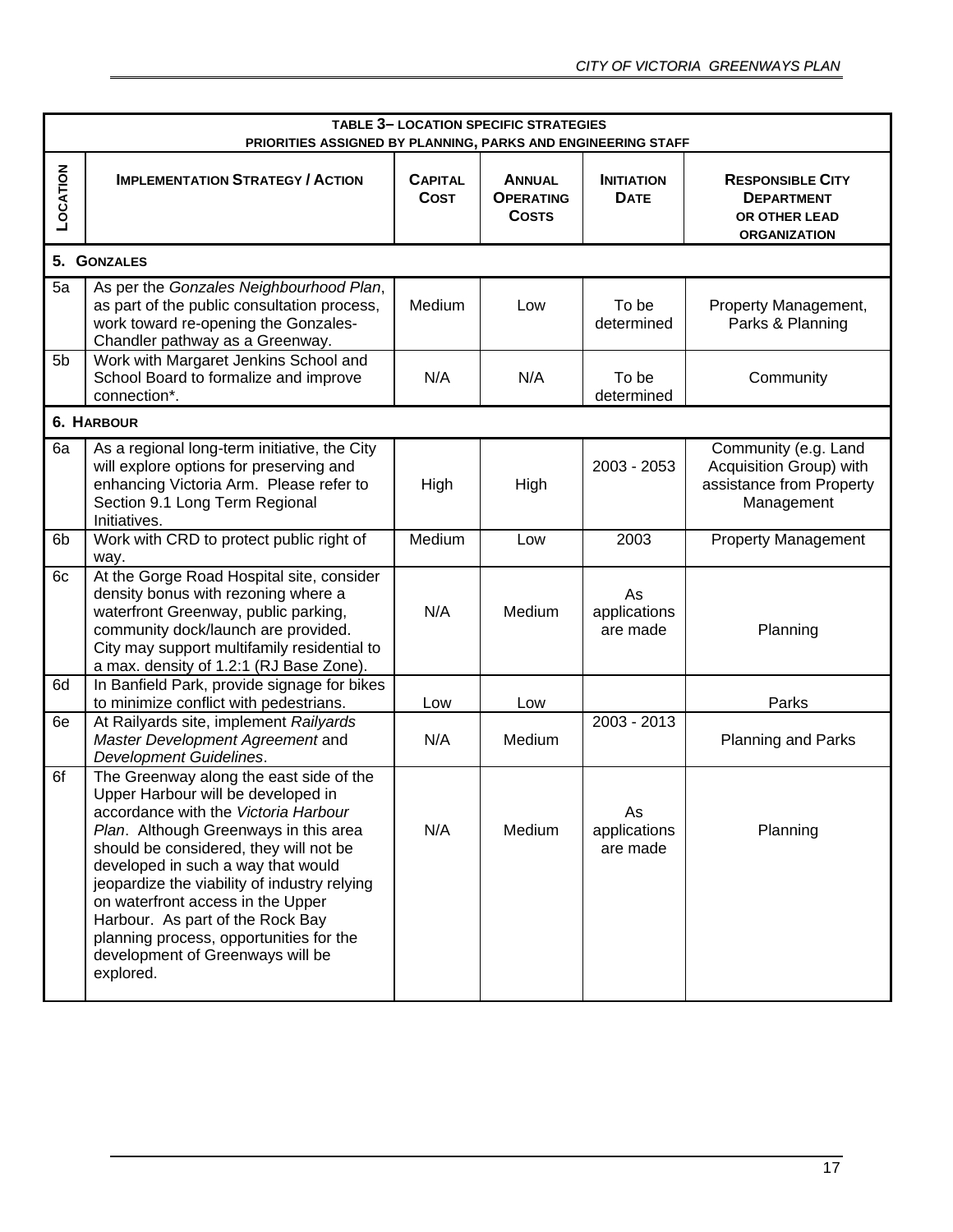|          | <b>TABLE 3- LOCATION SPECIFIC STRATEGIES</b><br>PRIORITIES ASSIGNED BY PLANNING, PARKS AND ENGINEERING STAFF                                                                                                                                                                                  |                                                    |                                                   |                                  |                                                                                      |  |  |
|----------|-----------------------------------------------------------------------------------------------------------------------------------------------------------------------------------------------------------------------------------------------------------------------------------------------|----------------------------------------------------|---------------------------------------------------|----------------------------------|--------------------------------------------------------------------------------------|--|--|
| LOCATION | <b>IMPLEMENTATION STRATEGY / ACTION</b>                                                                                                                                                                                                                                                       | <b>CAPITAL</b><br><b>COST</b>                      | <b>ANNUAL</b><br><b>OPERATING</b><br><b>COSTS</b> | <b>INITIATION</b><br><b>DATE</b> | <b>RESPONSIBLE CITY</b><br><b>DEPARTMENT</b><br>OR OTHER LEAD<br><b>ORGANIZATION</b> |  |  |
| 6g       | Between the base of Chatham Street and<br>Ships Point fill gaps and improve existing path<br>with redevelopment (density bonus). Utilize<br>partnerships with senior governments and<br>capital works projects. Acquire rights-of-way<br>or land under east side of Johnson Street<br>Bridge. | N/A<br>High                                        | Medium                                            | 2010                             | Planning with<br>Parks, Property<br>Management                                       |  |  |
| 6h       | Acquire right of way or land under west side<br>of Johnson Street Bridge. Provide access<br>from Johnson St. Bridge down to waterfront<br>path once connection under bridge is made.                                                                                                          | High                                               | Medium                                            | 2010                             | Property<br>Management                                                               |  |  |
| 6i       | Improve connections over the Johnson Street<br>Bridge.                                                                                                                                                                                                                                        | Medium (if<br>rails go)<br>High (if rails<br>stay) | High                                              | To be<br>determined              | Engineering                                                                          |  |  |
| 6j       | In Victoria West, between the Johnson Street<br>Bridge and West Bay acquire missing<br>statutory rights-of-way to formalize existing<br>path.                                                                                                                                                 | Low                                                | Low                                               | 2010                             | Property<br>Management                                                               |  |  |
| 6k       | With redevelopment of Belleville Terminal<br>establish Greenway.                                                                                                                                                                                                                              | High                                               | Low to<br>medium                                  | As<br>applications<br>are made   | Planning/<br>Engineering                                                             |  |  |
| 61       | At Heron Cove consider use of density bonus<br>with rezoning - City may support<br>residential/hotel uses at the site where a<br>waterfront Greenways and shoreline<br>protection are provided.                                                                                               | N/A                                                | Low                                               | As<br>applications<br>are made   | Planning                                                                             |  |  |
| 6m       | At Fisherman's Wharf improve Greenway<br>connection and connection to adjacent park.<br>Accomplish with redevelopment, partnerships<br>with senior governments and the Harbour<br>Authority and capital works projects.                                                                       | Medium to<br>high                                  | Medium                                            | 2010                             | Planning with Parks                                                                  |  |  |
| 6n       | From Ogden Point to Canadian Coast Guard<br>Site provide opportunities for cyclists and<br>pedestrians to gain access to the shoreline,<br>where it does not conflict with marine uses.<br>Accomplish with redevelopment of site.                                                             | N/A                                                | N/A                                               | With<br>redevelopment            | Planning                                                                             |  |  |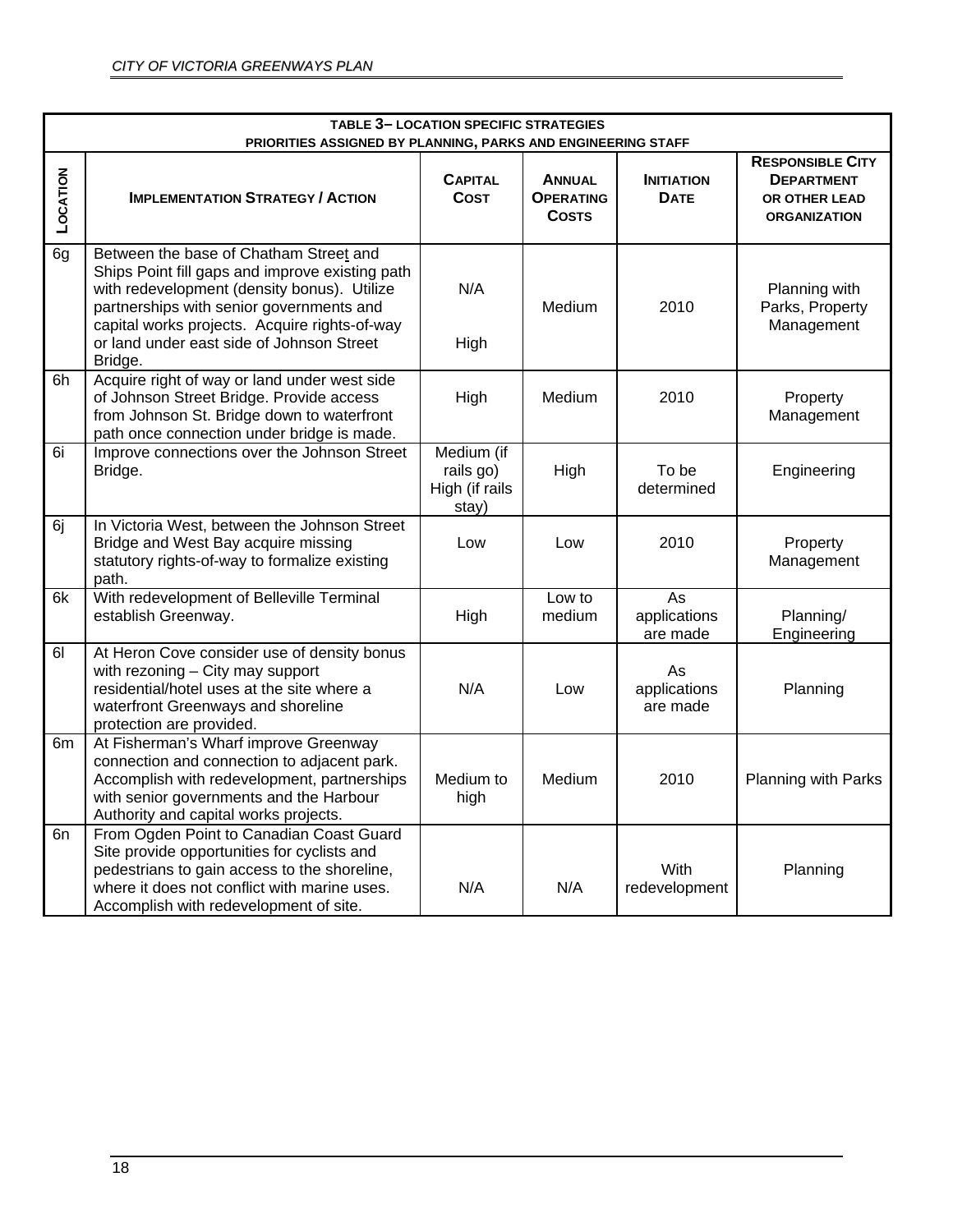|                | <b>TABLE 3- LOCATION SPECIFIC STRATEGIES</b><br>PRIORITIES ASSIGNED BY PLANNING, PARKS AND ENGINEERING STAFF                                                                                                                                                                                                                                                                         |                               |                                                   |                                     |                                                                                      |  |  |
|----------------|--------------------------------------------------------------------------------------------------------------------------------------------------------------------------------------------------------------------------------------------------------------------------------------------------------------------------------------------------------------------------------------|-------------------------------|---------------------------------------------------|-------------------------------------|--------------------------------------------------------------------------------------|--|--|
| LOCATION       | <b>IMPLEMENTATION STRATEGY / ACTION</b>                                                                                                                                                                                                                                                                                                                                              | <b>CAPITAL</b><br><b>COST</b> | <b>ANNUAL</b><br><b>OPERATING</b><br><b>COSTS</b> | <b>INITIATION</b><br><b>DATE</b>    | <b>RESPONSIBLE CITY</b><br><b>DEPARTMENT</b><br>OR OTHER LEAD<br><b>ORGANIZATION</b> |  |  |
| 60             | North of the Selkirk Trestle, the Victoria Arm<br>and Gorge Waterway offer an excellent<br>recreational and natural habitat blueway.<br>This should be preserved.                                                                                                                                                                                                                    | N/A                           | N/A                                               | Ongoing                             | All                                                                                  |  |  |
| 6p             | South of the Selkirk Trestle to Ogden Point,<br>the Victoria Harbour is designated as a<br>'working harbour'. Despite this<br>classification, an opportunity exists to<br>enhance the natural habitat and in some<br>cases to expand recreational opportunities.<br>Consider with future development<br>applications.                                                                | N/A                           | N/A                                               | With<br>development<br>applications | All                                                                                  |  |  |
|                | 7. HILLSIDE-QUADRA                                                                                                                                                                                                                                                                                                                                                                   |                               |                                                   |                                     |                                                                                      |  |  |
| 7a             | The City will provide signage and 'way-<br>finding' through Topaz Park.                                                                                                                                                                                                                                                                                                              | Low                           | Low                                               | To be<br>determined                 | Parks                                                                                |  |  |
| 7 <sub>b</sub> | Work with Quadra School and school board<br>to formalize and improve connection<br>between Fifth Street and Finlayson *.                                                                                                                                                                                                                                                             | N/A                           | N/A                                               | To be<br>determined                 | Community                                                                            |  |  |
| 7c             | Recommendation/alternative to City Council:<br>Cross Cook St. and Cedar Hill, recognizing<br>this requires a comprehensive redesign of<br>the intersection.                                                                                                                                                                                                                          | N/A                           | N/A                                               | To be<br>determined                 | Engineering                                                                          |  |  |
|                | 8. JAMES BAY                                                                                                                                                                                                                                                                                                                                                                         |                               |                                                   |                                     |                                                                                      |  |  |
|                | See 6k, 6l, 6m and 6n                                                                                                                                                                                                                                                                                                                                                                |                               |                                                   |                                     |                                                                                      |  |  |
|                | 9. NORTH JUBILEE                                                                                                                                                                                                                                                                                                                                                                     |                               |                                                   |                                     |                                                                                      |  |  |
| 9a             | Consider day lighting Bowker Creek with<br>any redevelopment of lands, parks, streets,<br>Greenways or major upgrades of utilities or<br>general services anywhere along the<br>creek's natural course. Utilize the CRD's<br><b>Bowker Creek Watershed Management</b><br>Plan as well as relevant best management<br>practices to guide restoration. Please refer<br>to Section 9.1. | High                          | High                                              | 2003-2053                           | Community and<br>Engineering                                                         |  |  |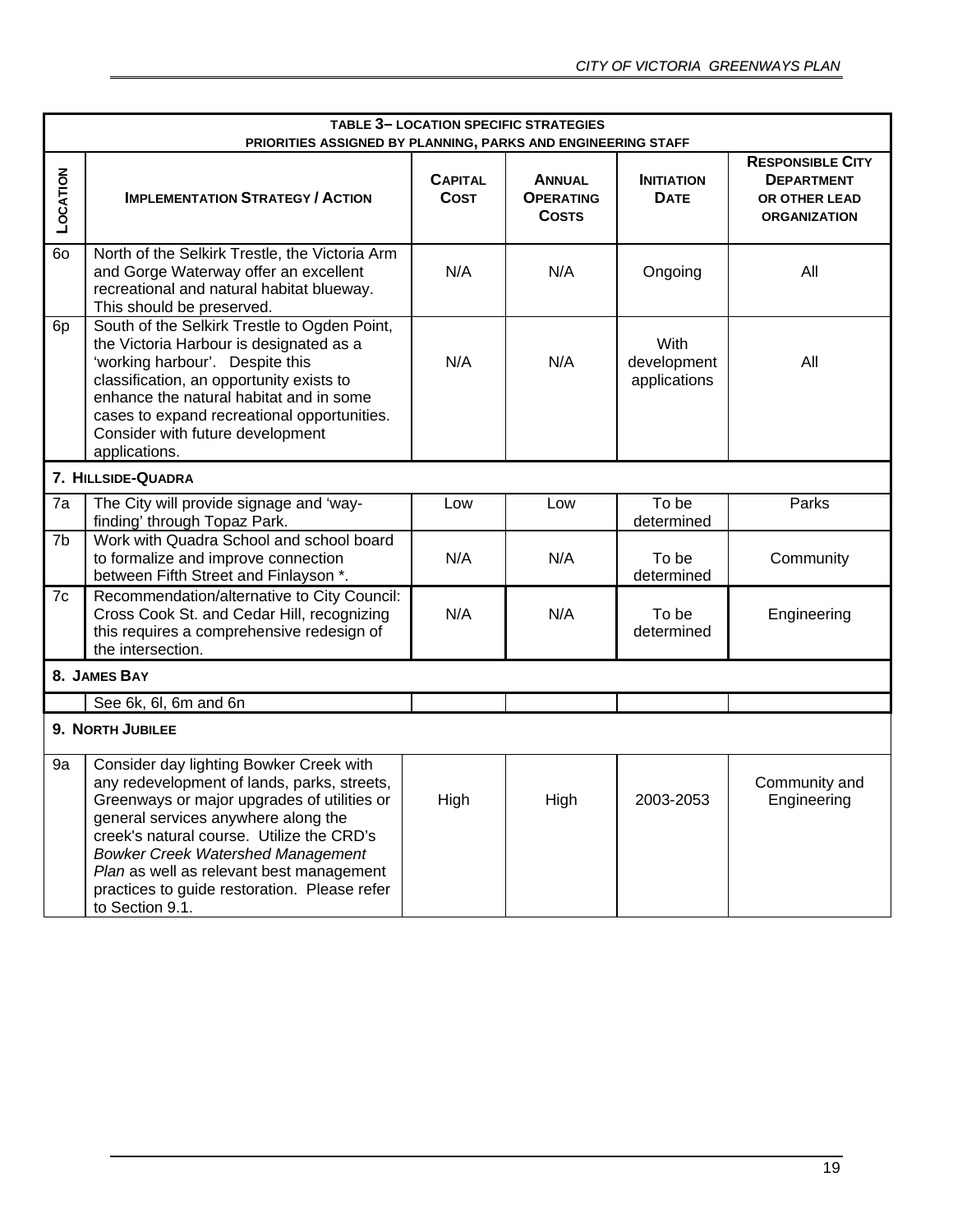|                 | <b>TABLE 3- LOCATION SPECIFIC STRATEGIES</b><br>PRIORITIES ASSIGNED BY PLANNING, PARKS AND ENGINEERING STAFF                                                                                                                                                                                                                  |                               |                                                   |                                  |                                                                                      |  |
|-----------------|-------------------------------------------------------------------------------------------------------------------------------------------------------------------------------------------------------------------------------------------------------------------------------------------------------------------------------|-------------------------------|---------------------------------------------------|----------------------------------|--------------------------------------------------------------------------------------|--|
| LOCATION        | <b>IMPLEMENTATION STRATEGY / ACTION</b>                                                                                                                                                                                                                                                                                       | <b>CAPITAL</b><br><b>COST</b> | <b>ANNUAL</b><br><b>OPERATING</b><br><b>COSTS</b> | <b>INITIATION</b><br><b>DATE</b> | <b>RESPONSIBLE CITY</b><br><b>DEPARTMENT</b><br>OR OTHER LEAD<br><b>ORGANIZATION</b> |  |
|                 | <b>10. NORTH PARK</b>                                                                                                                                                                                                                                                                                                         |                               |                                                   |                                  |                                                                                      |  |
| 10a             | Improve streetscape at Royal Athletic<br>Park (RAP.) Consider closing this<br>block (or a portion) of Vancouver if a<br>comprehensive redevelopment of RAP<br>and the adjacent parking lot to the west<br>takes place and includes a Greenway<br>and greenspace incorporated into the<br>overall site.                        | Low to<br>high                | Medium                                            | 2003-2053                        | Parks and<br>Recreation                                                              |  |
| 10 <sub>b</sub> | Improve crossing where Caledonia<br>crosses Blanshard.                                                                                                                                                                                                                                                                        | Low                           | low                                               | 2004                             | Engineering                                                                          |  |
|                 | 11. OAKLANDS                                                                                                                                                                                                                                                                                                                  |                               |                                                   |                                  |                                                                                      |  |
| 11a             | At Hillside Mall, consider density bonus<br>with rezoning to permit residential<br>where a pedestrian and cyclist<br>Greenway is provided through the site.<br>Also consider feasibility of daylighting<br>Bowker Creek.                                                                                                      | N/A                           | N/A                                               | As applications<br>are made      | Planning                                                                             |  |
| 11 <sub>b</sub> | Consider day lighting Bowker Creek<br>with any redevelopment of lands,<br>parks, streets or Greenways, anywhere<br>along the creek's natural course.<br>Utilize the CRD's Bowker Creek<br>Watershed Management Plan as well<br>as relevant best management practices<br>to guide restoration. Please refer to<br>Section 9.1. | High                          | High                                              | 2003-2053                        | Community and<br>Engineering                                                         |  |
|                 | <b>12. SOUTH JUBILEE</b>                                                                                                                                                                                                                                                                                                      |                               |                                                   |                                  |                                                                                      |  |
| 12a             | Relocate crossing at Rockland and Oak<br>Bay Avenue so crosswalk meets with<br>sidewalk on east side of Rockland.                                                                                                                                                                                                             | Low                           | Low                                               | To be<br>determined              | Engineering                                                                          |  |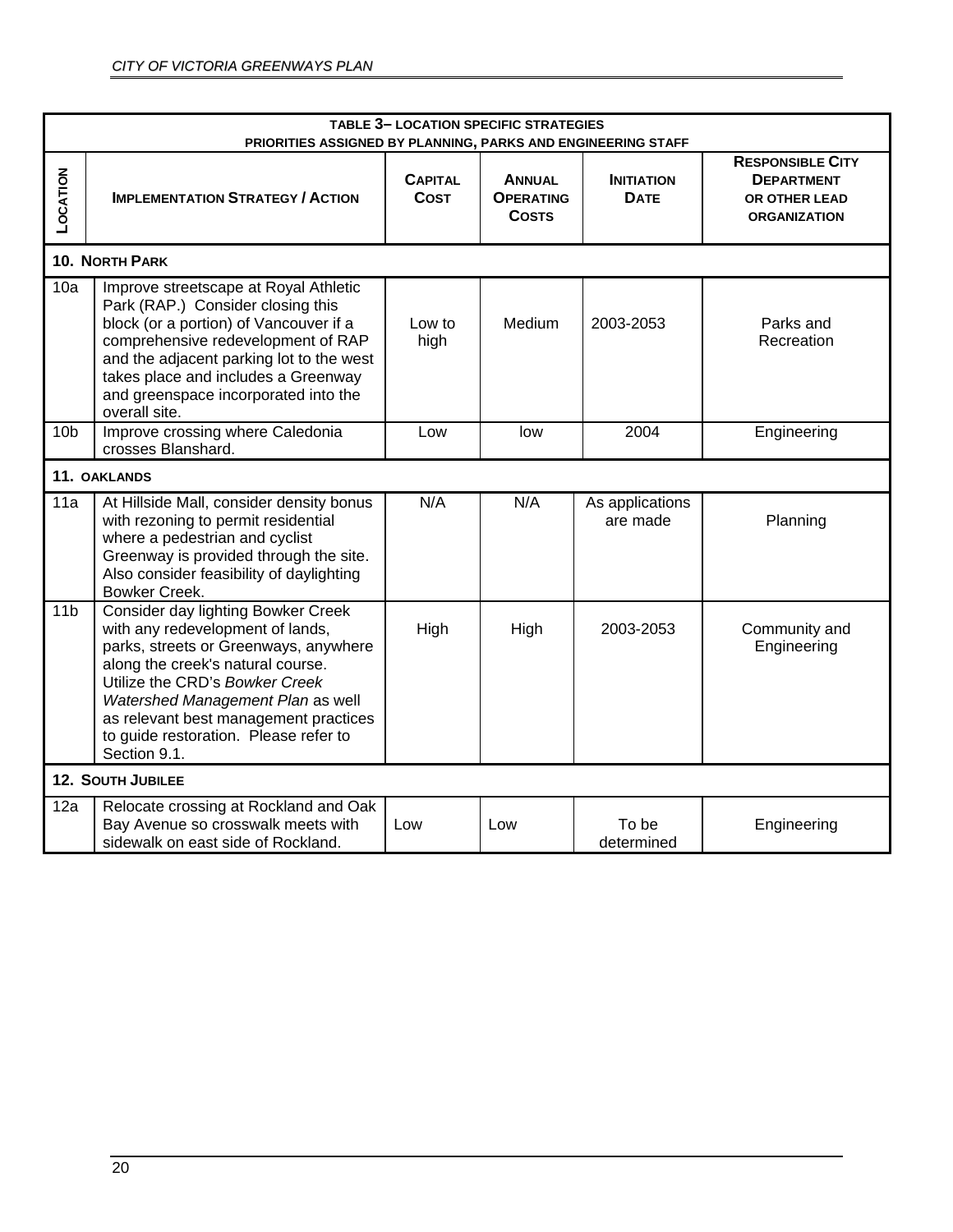|                 | <b>TABLE 3-LOCATION SPECIFIC STRATEGIES</b><br>PRIORITIES ASSIGNED BY PLANNING, PARKS AND ENGINEERING STAFF                                                                                                                            |                               |                                                   |                                                                   |                                                                                      |  |  |
|-----------------|----------------------------------------------------------------------------------------------------------------------------------------------------------------------------------------------------------------------------------------|-------------------------------|---------------------------------------------------|-------------------------------------------------------------------|--------------------------------------------------------------------------------------|--|--|
| LOCATION        | <b>IMPLEMENTATION STRATEGY / ACTION</b>                                                                                                                                                                                                | <b>CAPITAL</b><br><b>COST</b> | <b>ANNUAL</b><br><b>OPERATING</b><br><b>COSTS</b> | <b>INITIATION</b><br><b>DATE</b>                                  | <b>RESPONSIBLE CITY</b><br><b>DEPARTMENT</b><br>OR OTHER LEAD<br><b>ORGANIZATION</b> |  |  |
|                 | <b>13. VICTORIA WEST</b>                                                                                                                                                                                                               |                               |                                                   |                                                                   |                                                                                      |  |  |
| 13a             | Widen access to the lot at end of<br>Hudson. The City will acquire land or<br>rights-of-way from adjacent properties.                                                                                                                  | Medium to<br>high             | Low                                               | As properties<br>come on market<br>and resources<br>are available | <b>Property Management</b>                                                           |  |  |
| 13 <sub>b</sub> | Improve surfacing and landscaping on<br>Williams Street between Wilson and<br>Langford. Improve 'vehicle blockades'<br>so that cyclists and pedestrians have<br>an easier time accessing.                                              | Medium                        | Low                                               | To be<br>determined                                               | Community and<br>Engineering                                                         |  |  |
| 13c             | Provide cyclist and pedestrian crossing<br>somewhere along Esquimalt Road<br>between Victoria West Park and<br>Catherine Street.                                                                                                       | Low                           | Medium to<br>low                                  | To be<br>determined                                               | Engineering                                                                          |  |  |
| 13d             | As a regional long-term initiative the<br>City will be involved in the revitalizing<br>the E&N right of way as a Greenway<br>whether or not the rail line continues.<br>Please refer to Section 9.1 Long Term<br>Regional Initiatives. | High                          | High                                              | To be<br>determined                                               | Property Management/<br>Engineering                                                  |  |  |
| 13e             | Alston St. will accommodate a Shared<br>Greenway to be tied in with the<br>Railyards development. The<br>intersection at Alston and Bay will<br>require significant upgrading including<br>signaling.                                  | High                          | Low                                               | In conjunction<br>with Railyards<br>development.                  | Engineering                                                                          |  |  |

\* All school property components will be subject to discussion with School District 61.

#### **Capital Cost to City**

| Low    | \$0 to \$10,000      | Low    | \$0 to \$2,000   |
|--------|----------------------|--------|------------------|
| Medium | \$10,000 to \$25,000 | Medium | \$2, 000 to \$10 |
| High   | Over \$25,000        | High   | Over \$10,000    |

#### **Table Notes:**

| <b>Capital Cost to City</b> |                      | <b>Annual Operating Costs</b> |                     |
|-----------------------------|----------------------|-------------------------------|---------------------|
| Low                         | \$0 to \$10,000      | Low                           | \$0 to \$2,000      |
| Medium                      | \$10,000 to \$25,000 | Medium                        | \$2,000 to \$10,000 |
| High                        | Over \$25,000        | Hiah                          | Over \$10,000       |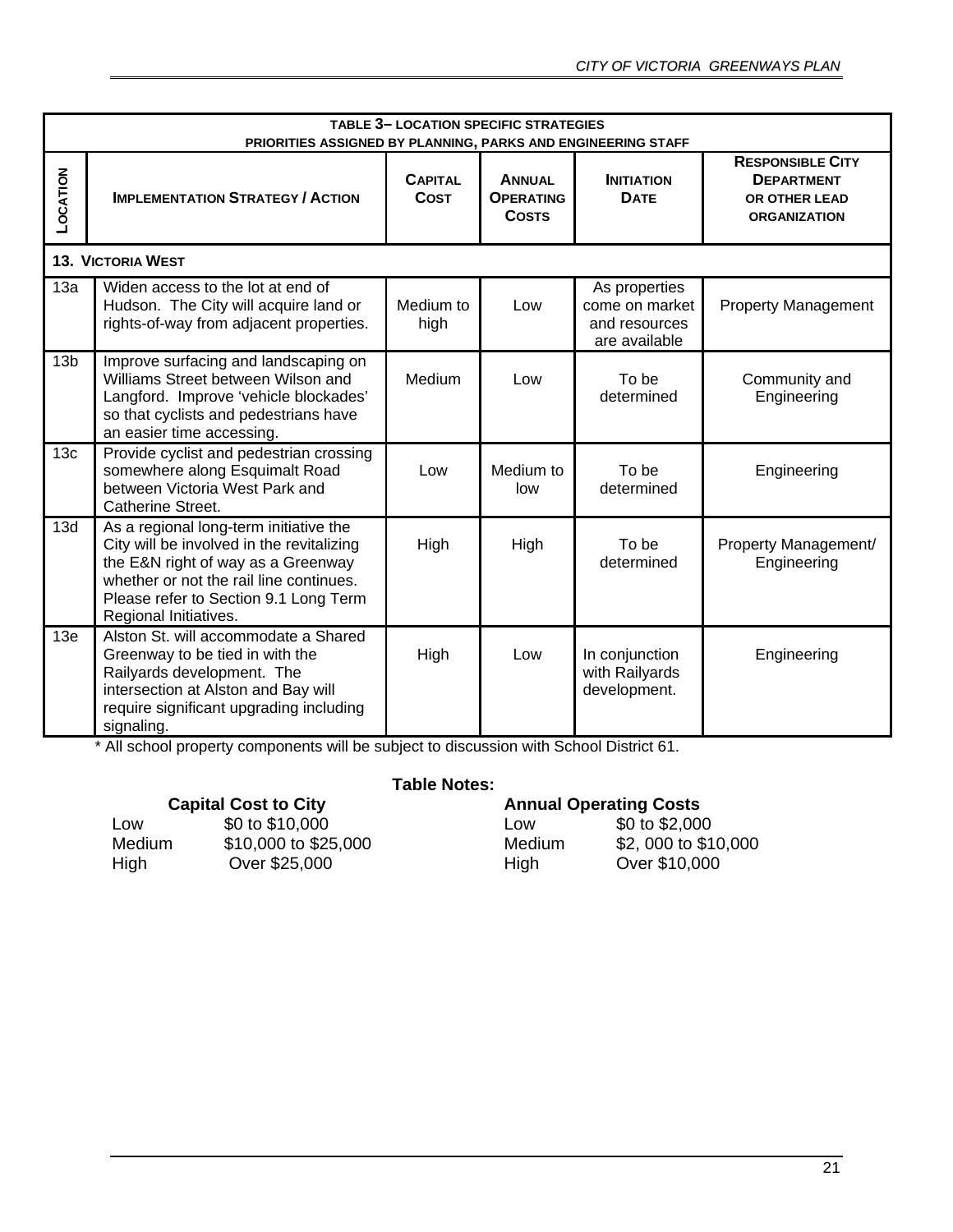#### <span id="page-27-0"></span>**9.1 LONG TERM REGIONAL INITIATIVES**

The following initiatives are long term initiatives that involve several local governments, other levels of government and organizations. The costs are outside the terms of the funding capacity of the *Greenways Plan*, but are highlighted as areas for future consideration. Partnerships will be necessary.

Whether initiatives are regional or more local, it is worth considering major landscape features such as water bodies (e.g. Bowker Creek), ridgelines, hills, exceptional trees or special wildlife areas or other special features such as historic trails (First Nation or early explorers) when identifying potential projects for Greenway restoration/protection/maintenance. These natural features or Greenways would provide a balance to built areas and would encourage public use of common areas while respecting that any use should encourage protection and nurturing of special attributes to sustain the Greenway for future generations.

# **VICTORIA ARM – LOCATION SPECIFIC STRATEGY 6A**

One of the main natural shoreline areas within the City is the Victoria Arm area of the Gorge Waterway. The shoreline area is an important habitat that is supportive of fish and wildlife populations. The existing native vegetation creates an attractive waterway. The Victoria Arm is narrow and part of a much larger waterway that is a sensitive tidal-influenced watercourse connecting important fish-bearing areas within the Victoria Harbour.

This area has approximately 28 single family dwellings bordering on it, along Selkirk Avenue in the south and Lotus Street in the north. At the current time, the area is protected by Development Permit Area 29 aimed at protecting the natural environment. The Development Permit guidelines limit the use of fill, placement of buildings and removal of vegetation on these properties. The properties are in a zone that restricts development to single family dwelling use.

A long-term regional initiative to restore and rehabilitate the shoreline where necessary is recommended. A plan to provide a link to the Esquimalt and Saanich path systems along the shoreline of the Victoria Arm was abandoned in 2001 given the topography and ecological significance of this area because it would be difficult to accommodate a pathway adjacent to the shoreline. Other long-term options for this area can be reviewed on a regional basis when resources are available.

#### **E & N RAIL LINE – LOCATION SPECIFIC STRATEGY 13E**

The E&N Rail line is identified in the *CRD Parks Master Plan* as a proposed regional trail and part of the regional trail network.

Please refer to the report *West Side Rail Trail Project Conceptual Design Report, August 2002* for necessary improvements.

#### **BOWKER CREEK**

A community group, Friends of Bowker Creek, has spent the last six years sponsoring social events, stream clean ups, vegetation restoration and information sessions to raise public awareness as to the significance of Bowker Creek as a natural asset and potential Greenway. Most recently, the *Bowker Creek Management Plan (Jan 2003*) was completed by a forum of landowners, non-government organizations and local and senior government representatives and has received approval from the Capital Regional District Environment Committee.

The forum developed the following vision statement for Bowker:

*The varied human uses and natural areas in the Bowker watershed are managed to minimize runoff and pollution, making Bowker a healthy stream that supports habitat for native vegetation and wildlife, and provides a community Greenway to connect neighbourhoods.*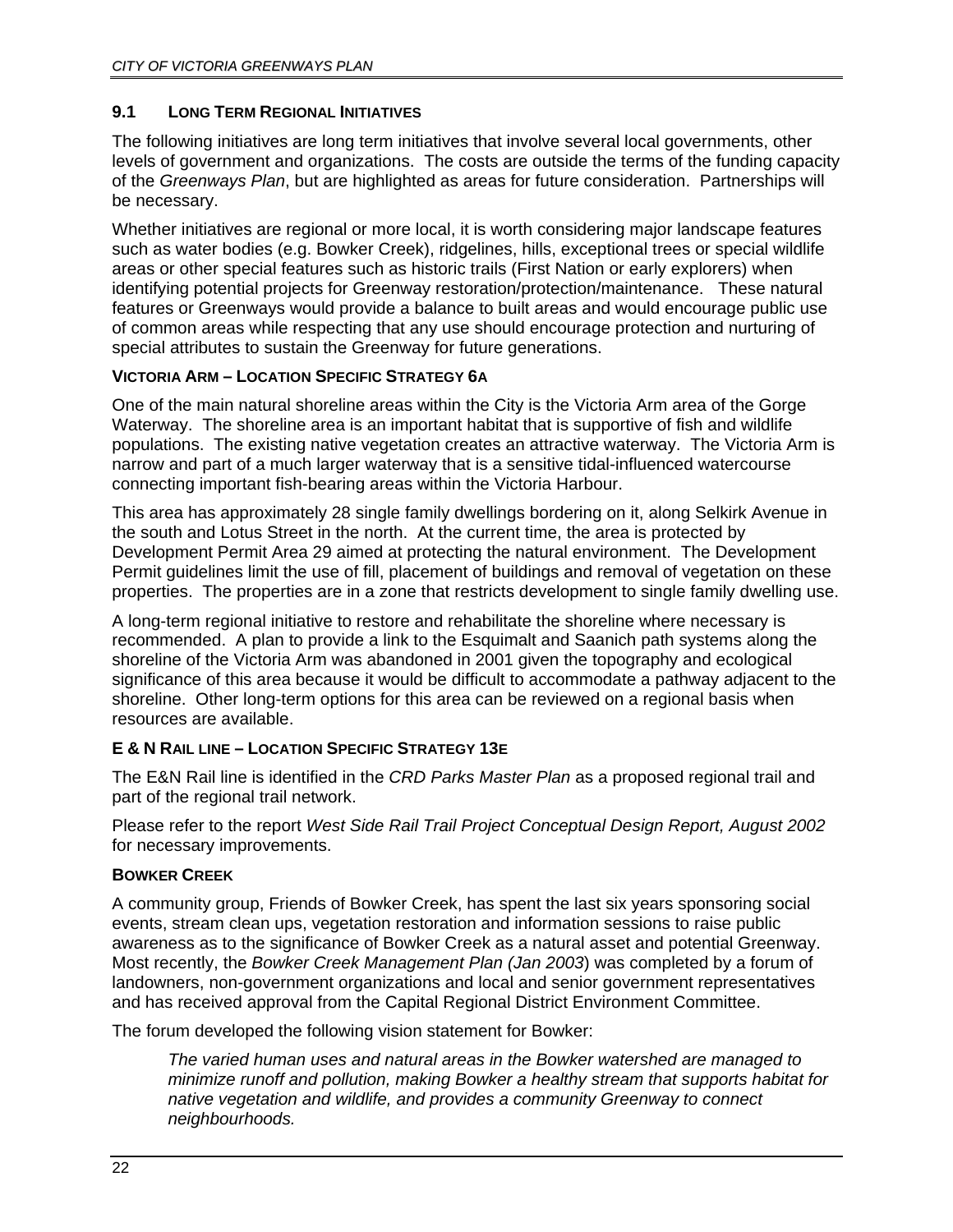#### <span id="page-28-0"></span>**10.0 GETTING GREENWAYS ON THE GROUND: NEIGHBOURHOOD GREENWAY INITIATIVES**

There is an incredible amount of community energy around Greenways! Local residents and business owners want to continue to be involved in getting Greenways on the ground. It makes sense to take advantage of this interest by supporting neighbourhood greenways initiatives that harness this productive energy, not only as a way to promote civic involvement, but also as a way to minimize the impact on City resources.

The goals of neighbourhood Greenway initiatives are:

- To develop Greenways within and that link to the City's Greenways arterial grid
- To develop and rehabilitate interesting and engaging sites (i.e., nodes)
- To enhance neighbourhood sections of the City's Greenways arterial grid

Examples of neighbourhood Greenways initiatives include:

- The Quadra Village boulevard tree planting
- The spirit garden off Haultain Ave.
- The Maddison Lane & Wilmer Green Park stewardship initiative
- James Bay Village Renewal
- Cecilia Creek Stewardship Project

The following outlines several policy and program initiatives that will advance the implementation of the *Greenways Plan*. Information is presented in the following order:

- Streets and Traffic Bylaw # 92 -84 (Section 84)
- Greenways Matching Grant Program
- Adopt a Street Garden
- Local Improvement Area Pilot Project
- Community Stewardship Programs
- A User Friendly Greenways Map/Plan

#### **10.1 STREETS AND TRAFFIC BYLAW # 92-84 (SECTION 84) AND STREET STEWARDSHIP**

Informal street gardens have already sprouted up around Victoria in places where residents and business owners have made improvements to City owned boulevards without realizing that there is a bylaw in the City that prohibits this activity. The bylaw was put in place to ensure that people and vehicles could pass by without tripping or having an accident. Another objective of this bylaw is to ensure a neat and tidy appearance of the streets and boulevards.

There is an opportunity to develop a program that takes advantage of local street stewardship initiatives but at the same time achieves the original objectives of the Streets and Traffic Bylaw. A new program for the City of Victoria should build on the successes of existing programs in other municipalities.

#### **STRATEGIES:**

- 1. The Parks, Recreation and Community Development Department, in consultation with the Engineering Department and local Unions, will establish criteria and a user friendly brochure that sets out types of boulevards that are suitable for street stewardship and establishes guidelines for planting and other improvements.
- 2. The City will amend the *Streets and Traffic Bylaw #92-84 (Section 84*) to permit planting on boulevards where safety and aesthetics will not be compromised and where planting and other improvements takes place in accordance with established criteria.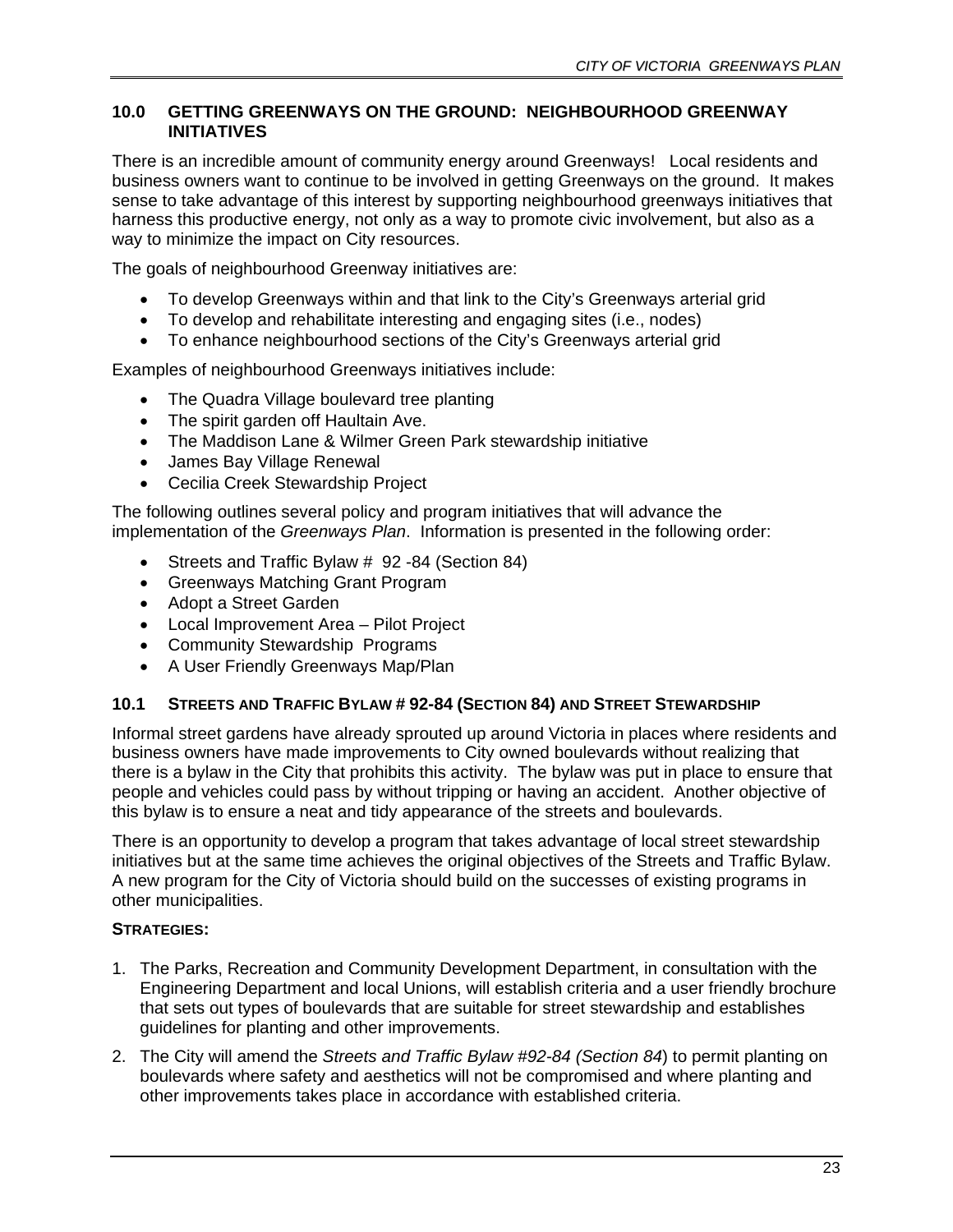#### <span id="page-29-0"></span>**10.2 GREENWAYS MATCHING GRANT PROGRAM**

The City already has a successful matching grant program that has helped neighbourhoods achieve Greenway projects such as the Spirit Garden in North Jubilee and the Bridge Mural in Burnside. Through this program, applicants are expected to match the financial contribution from the City with sweat equity or equivalent cash, goods or services. There is an opportunity to expand this program to implement the *Greenways Plan*.

### **STRATEGY:**

- 1. By 2005, the City will establish a \$25,000 Greenways Matching Grant Program (annually) to fund neighbourhood groups wishing to build or animate a portion of a Greenway. A few program details include:
	- The program will be administered through the Parks, Recreation and Community Development Department
	- It will be incorporated into the existing City of Victoria Matching Grant Program as a separate component.
	- The review of these projects will involve an inter-disciplinary staff team that will give comments to the Parks, Recreation and Community Development Department to ensure they meet established standards.
	- Projects must be designated on the *City of Victoria Greenways Map* to be eligible for funding under the Greenways Matching Grant Program.
	- Other considerations will include: how the Greenway relates or connects to the established network, feasibility in terms of safety, maintenance, etc and how consistent the proposal is with the *Greenways Planning Principles* as outlined in Section 4.0 of this plan.

# **10.3 ADOPT A STREET GARDEN**

The City of Vancouver has developed a 'Green Streets' program where individuals or organizations can adopt Greenway features such as traffic circles and traffic bulges and maintain the plantings in them. In some cases residents add their own favorite plants to create quite a display. In Vancouver, the Streets Division of the Engineering Department administers this program.

#### **STRATEGY:**

1. The Parks, Recreation and Community Development Department, in consultation with the Engineering Department, will establish and 'Adopt a Street Garden' program by 2005. All traffic circles, traffic bulges, landscaped road closures, etc., will be eligible for adoption, except where there are safety issues or other special considerations.

#### **10.4 LOCAL IMPROVEMENT PILOT PROJECT(S)**

In some areas of the City, local residents are so keen to get street improvements that they may be willing to fund improvements themselves, through a special tax levy spread over a number of years. This idea is similar to the mechanism that was used to achieve the improvements on Yates and Broad Streets. Such a project could include providing a connection from Moss Rocks Park to May Street, or a similar project.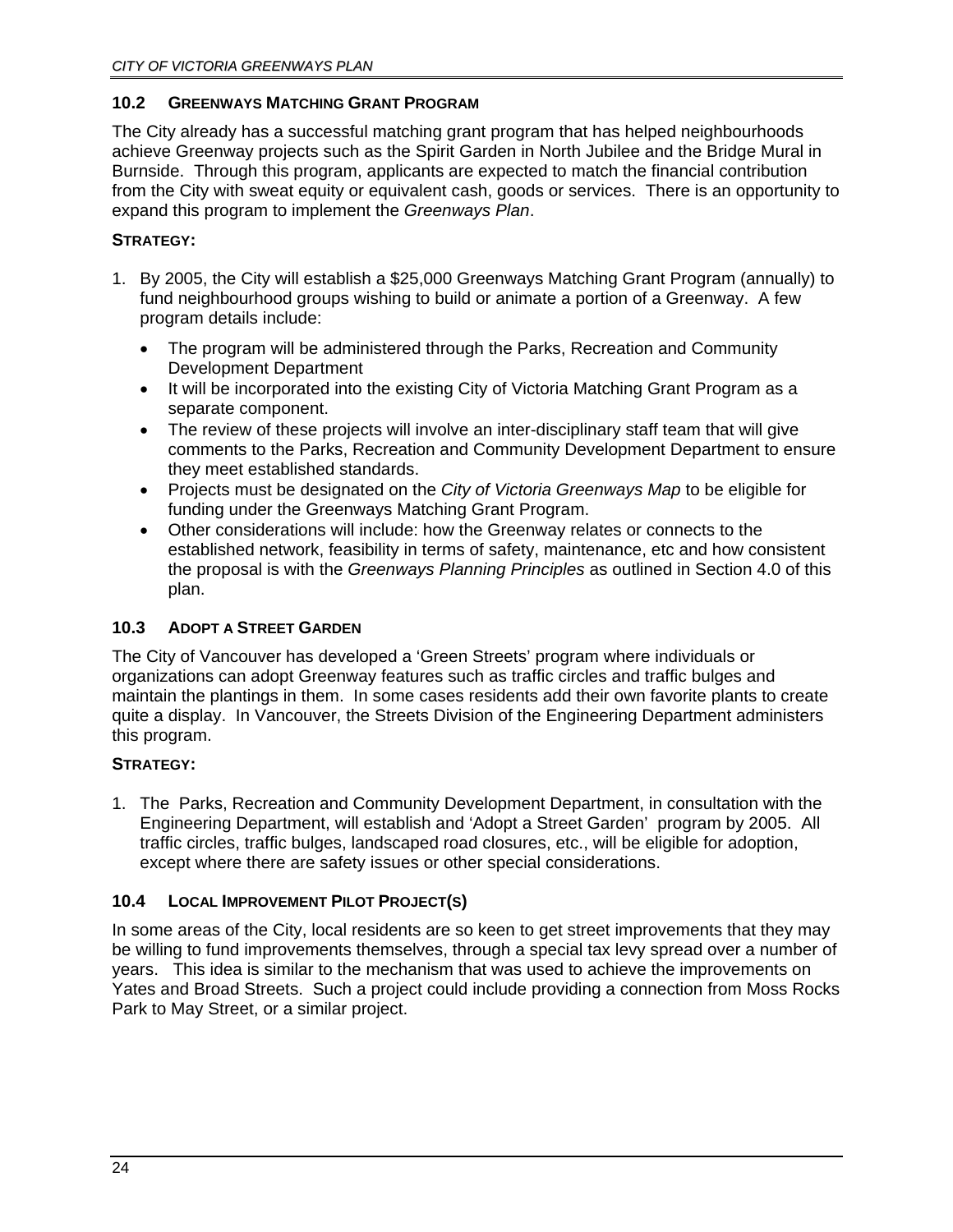# <span id="page-30-0"></span>**STRATEGIES:**

- 1. The City will consider approving up to 3 Local Improvement Pilot Projects, which are consistent with the Greenways Plan, where residents come forward with at least 80% of the fronting owners in support of a project and require no more than 50% of the cost of the project to be paid for by the City.
- 2. The City will consider formalizing the program if the pilot project(s) are successful.

### **10.5 COMMUNITY STEWARDSHIP PROGRAMS**

Greenways provide an ideal opportunity to 'green' the City, both in terms of promoting alternate types of transportation and restoring natural ecosystems. Special interest groups are keen to take on an active roll in nurturing natural ecosystems within the urban setting.

Additionally, Greenways are an ideal location to incorporate new environmentally friendly technologies. These types of projects can also be used as a way to showcase new approaches to items such as storm water management and as a means of public education.

# **STRATEGIES:**

- 1. The City may consider partnering with community organizations to enhance and restore natural ecosystems. Community groups and/or City Departments may pursue alternative funding sources to assist with this strategy.
- 2. The City may consider implementing pilot project(s) that utilize grasscrete, bioswales and other environmental technologies. Community groups and/or City Departments may pursue alternative funding sources to assist with this strategy.

### **10.6 ENDOWMENT FUND**

An opportunity may exist to expand the Parks and Recreation Foundation to fund benches, street trees and other amenities along Greenways. Adjustments to this program should be structured so those donations that originate from residents of the City of Victoria stay within the City of Victoria.

# **STRATEGY:**

1. The Parks, Recreation and Community Development Department will initiate discussions with the Parks and Recreation Foundation to expand the scope of this program.

#### **10.7 A USER FRIENDLY GREENWAYS MAP & SUMMARY PLAN**

A Greenways plan is quite different from an Official Community Plan or a neighbourhood plan in that it has much wider audience. People who have no specific interest in civic issues or planning will still seek out information on Greenways in order to plan recreational outings or to learn about good walking and biking routes.

Because of this public allure, there is a great opportunity to promote public understanding and interest in civic issues by creating a combined plan and map which is extremely engaging and user friendly. It would also be advantageous to provide information about the neighbourhood programs, outlined above, so that individuals and groups will know how to get involved in Greenways projects.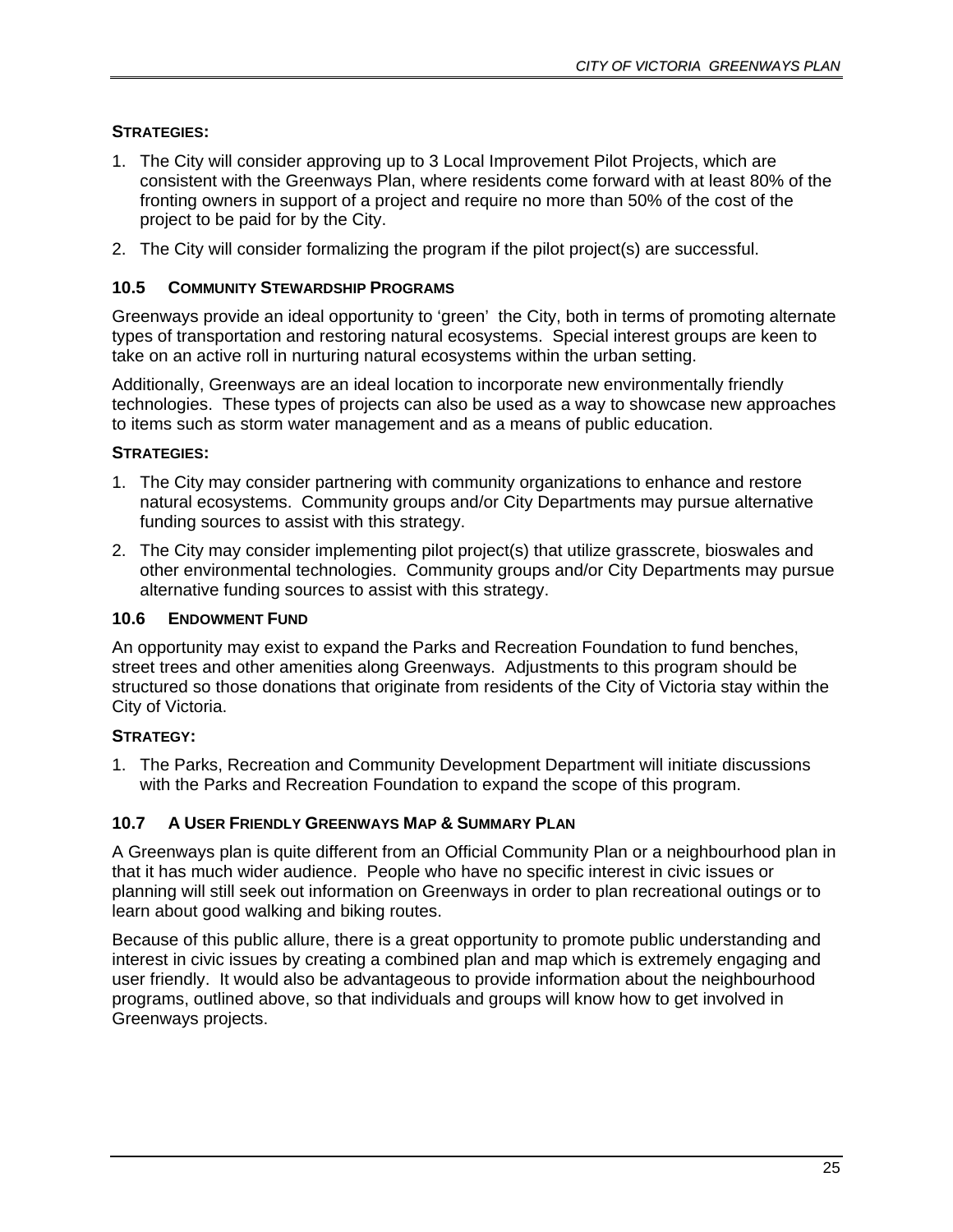#### <span id="page-31-0"></span>**STRATEGIES:**

- 1. The Planning Department will develop a one page combined Greenways Map and Plan Summary by 2005. (in colour / approx size 36" x 24")
- 2. Funding partners will be sought to achieve this work. A small amount of money may be used from the Planning Department's Consulting Budget to leverage or supplement funds from other sources.

# **11.0 GETTING GREENWAYS ON THE GROUND: FUNDING/STAFFING STRATEGIES**

This plan recognizes that within the City of Victoria there are limited resources available for new endeavors. Therefore, the strategies that have been developed strive to minimize the impact on the City's financial and staff resources while maximizing the benefits of Greenways for the City. Information in this section will be provided in the following order:

- Alternate Funding Sources and Partnerships
- Dedicated Staff Time
- Capital Funding
- Development Cost Charges

Please also see the preceding section, entitled *Getting Greenways on the Ground: Neighbourhood Greenway Initiatives* to learn about the special role that neighbourhoods and community groups will play in implementing the *Greenways Plan*.

#### **11.1 ALTERNATE FUNDING SOURCES AND PARTNERSHIPS**

Because the many benefits of Greenways are perceived as a positive addition to communities, there are numerous organizations willing to fund Greenway development. Some of them include the Federation of Canadian Municipalities, Van City Credit Union and the Provincial Capital Commission. Grants can range anywhere from \$15,000 to \$1,000,000 to build Greenways.

Additionally, there are opportunities to partner with businesses, non-profits and other organizations that are interested in creating Greenways. For instance:

- Corporations may sponsor a section of a Greenway or the creation of a Greenway map or brochure. A benefit to the corporation is the opportunity to advertise their involvement in the project.
- Non-profits have a range of expertise and often have access to resources that are not available to public or private organizations. Additionally, non-profits quite often have deep roots in the community, which can add value and interest to projects.
- In the past, senior levels of government have provided funds to assist with the development of Greenways infrastructure and to promote alternate modes of transportation.

#### **STRATEGIES:**

- 1. The Greenways Planner will submit applications to organizations that fund Greenway infrastructure, as opportunities arise.
- 2. The Greenways Planner, in conjunction with community organizations / non-profit organizations, will explore the feasibility of a Corporate Greenways Sponsorship Program where businesses will be encouraged to sponsor a section of a Greenway or to contribute towards the development of maps and brochures. If feasible, a program will be developed and presented to Council for approval.
- 3. The City will consider other partnerships that will facilitate the implementation of the *Greenways Plan* on a case by case basis.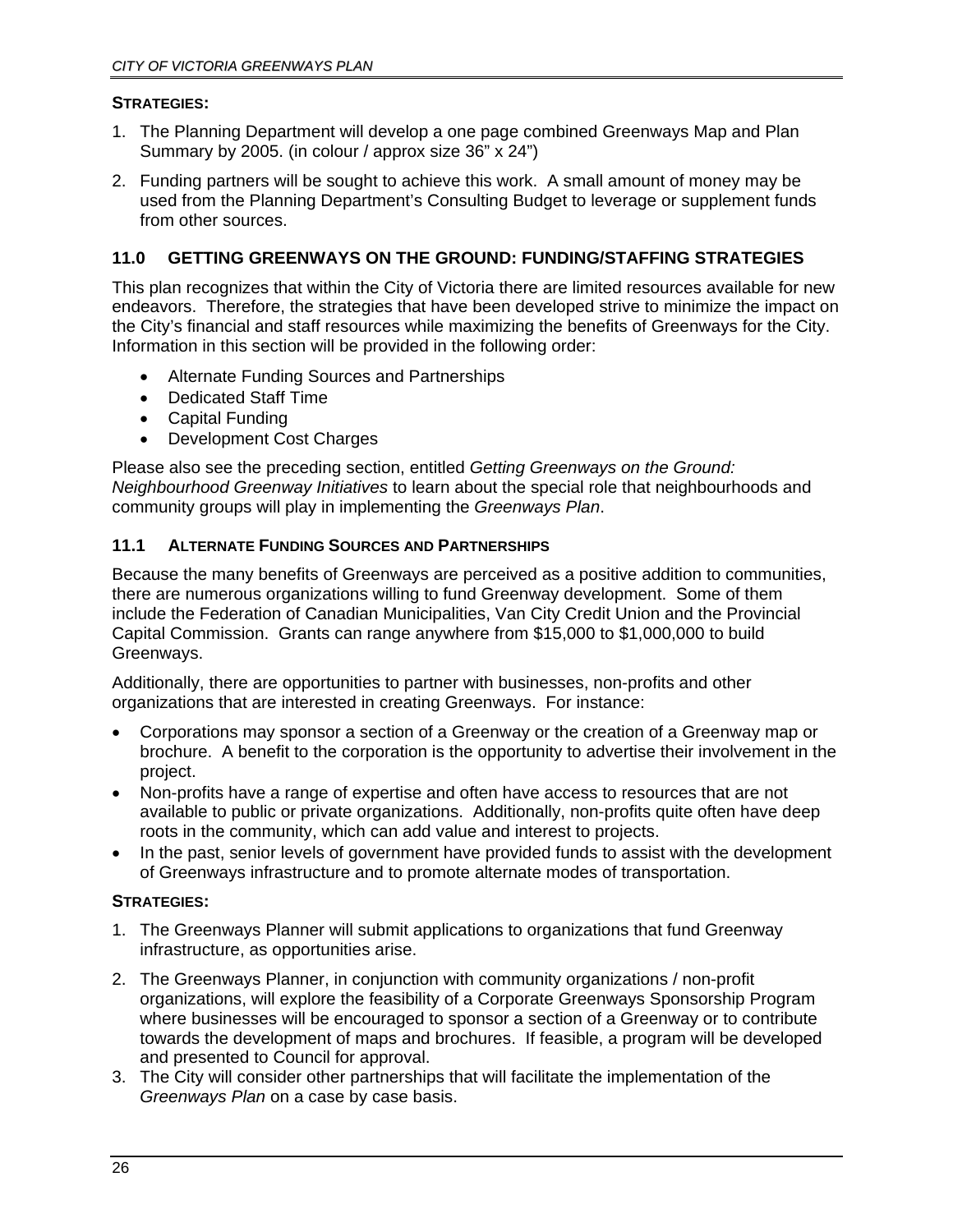# <span id="page-32-0"></span>**11.2 DEDICATED STAFF TIME**

It is vital that dedicated staff resources be allocated to the implementation of the *Greenways Plan*. The implementation of the Plan requires a position dedicated to developing long-term strategies and policies, as well as securing alternate resources to ensure the development of the *Greenways Plan* and a 'Green Streets' program.

It is recommended that this resource be housed in the Parks, Recreation and Community Development Department and staff recommends that a full time position be established within the Parks Planning and Development area. This Division is currently under resourced to be able to manage current expectations relative to Beacon Hill Park, program and policy development, parks long term planning and the implementation of many large scale projects such as Ross Bay Cemetery.

The recommended position would primarily focus on the implementation of the *Greenways Plan*, but would also involve the Green Streets Program development, parks master planning and community volunteer and resource development. The position would coordinate an integrated team from various divisions (i.e., Transportation, Parks, Recreation and Community Development, Planning) to oversee the Greenways strategy implementation.

Because so many of the Neighbourhood Greenway Initiatives described in Section 10.0 require a significant amount of staff time, it is very important that this staff position be created. Just as it will not be possible to realize the potential of alternate funding sources and partnerships, it will not be feasible to establish the neighbourhood programs in the absence of a staff person to resource them.

# **STRATEGY:**

1. In 2004, the City will create one full time staff position to implement the *Greenways Plan*.

# **11.3 CAPITAL FUNDING**

To secure the maximum amount of alternate funding, it will be necessary for the City to allocate a capital budget to implement the *Greenways Plan*. Investing in Greenways is not new to the City of Victoria. In the past, the City has contributed capital to Greenway projects such as pedestrian paths around the harbour. However, if the City would like to maximize the benefits of Greenways, additional funding is needed. This money is important as a mechanism to leverage funds from potential donors and to ensure the plan is achieved. Over time, Council may consider increasing this capital budget allocation.

# **STRATEGY:**

1. The City will create an annual capital budget of \$150,000 to implement the plan. This will be reviewed in the 2004 budget discussions. The Parks, Recreation and Community Development Department will administer this budget item. This annual capital budget includes plan implementation, but does not include staffing and administrative costs, which are estimated to be in the range of \$100,000, thereby making the annual cost of the Greenways project approximately \$250,000.

# **11.4 DEVELOPMENT COST CHARGES**

Development Cost Charges (DCCs) are a tool used by municipalities to fund municipal works and services, including the acquisition of park space. Currently the City of Victoria has one of the lowest DCC rates in all of British Columbia. An opportunity exists to increase the DCC rate and allocate a portion of the revenue towards parks and Greenways. This would offset the capital and staff expenditures.